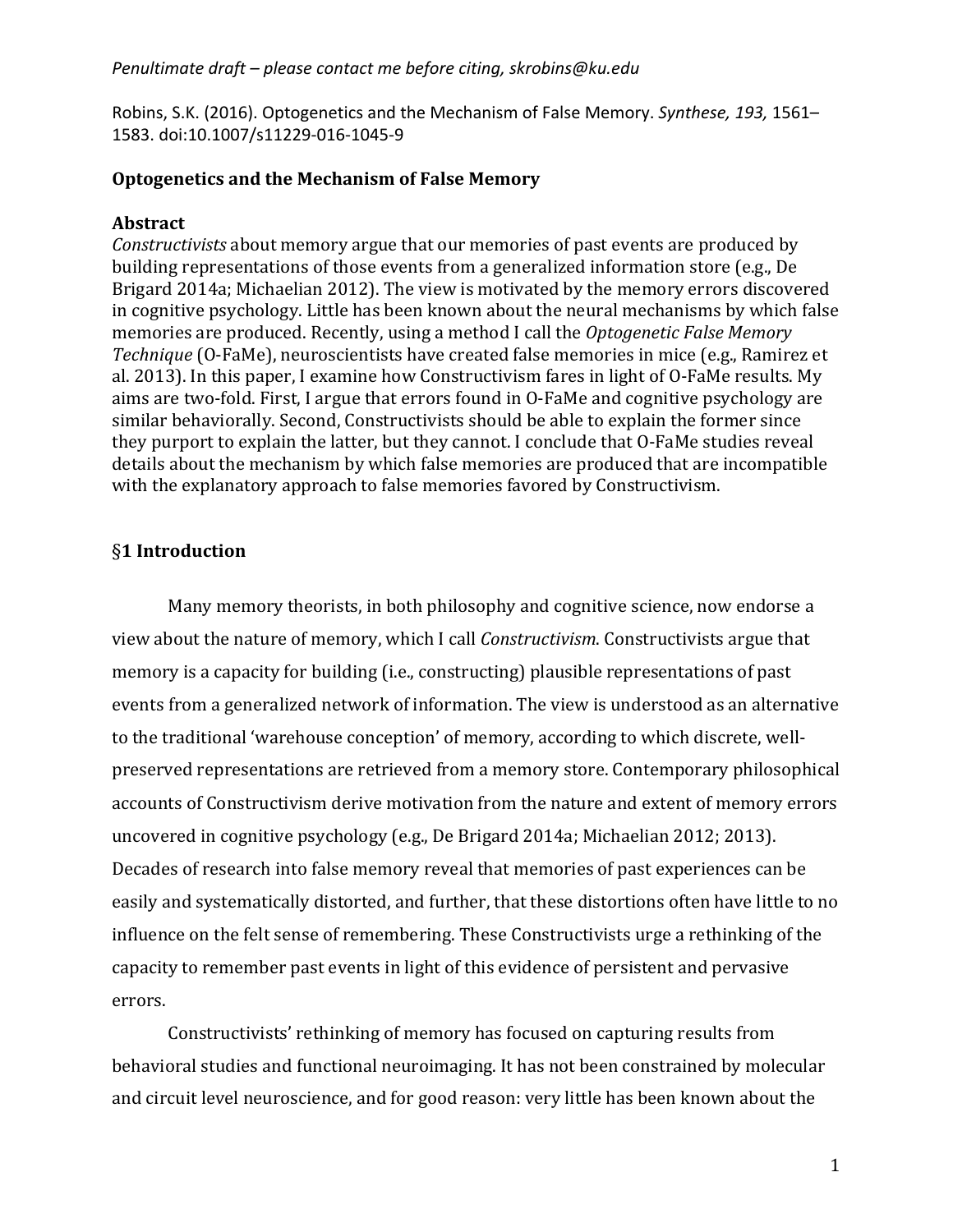Robins, S.K. (2016). Optogenetics and the Mechanism of False Memory. *Synthese, 193, 1561*-1583. doi:10.1007/s11229-016-1045-9

neural mechanism(s) by which memory errors are produced, owing in large part to the lack of an animal model of false memory. The experimental paradigms by which false memories are produced in humans have no straightforward translation to non-human cases. This is because false memories are misrepresentations, distorted representations of past experiences or previously acquired information. The memories involved are declarative in the most intriguing cases they are memories of particular events from the rememberer's past.<sup>1</sup> It is a matter of debate whether non-human animals possess the forms of memory and mental representation required for producing such errors, and even supposing some of them do, it has been difficult to imagine how to design experiments that could detect these memory errors.

This is beginning to change. Using a method I call the *Optogenetic False Memory Technique* (O-FaMe), neuroscientists have demonstrated recently the ability to create false memories in mice (e.g., Ramirez et al. 2013; Redondo et al. 2014).<sup>2</sup> O-FaMe makes use of optogenetics, a new method for manipulating neurons through induced sensitivity to light. The method has been credited with "spurring a revolution in neuroscience research" because it allows precise temporal control of cellular activity in living, behaving organisms (Häusser 2014: 1012). Optogenetics is of particular interest for investigating the mechanisms of false memory because it provides a way to reactivate memories in a nonhuman animal without returning the animal to the learning context. As O-FaMe demonstrates, this technique makes it possible to not only reactivate these memories, but to distort them as well, creating a false memory. In this paper, I explore the following question: how does Constructivism fare in light of the discoveries about the mechanism of false memory provided by O-FaMe?

<sup>&</sup>lt;sup>1</sup> I resist labeling these memories of particular past events as *episodic* so as to avoid debates over whether episodic memory must involve a rich phenomenal character and whether non-human animals are capable of episodic remembering. I prefer the more neutral category *event memory*, for reasons elaborated on in §4.1.

<sup>&</sup>lt;sup>2</sup> The genealogy of non-human animal models of false memory extends back further, of course. I discuss the recent history of this research in  $\S 3$ .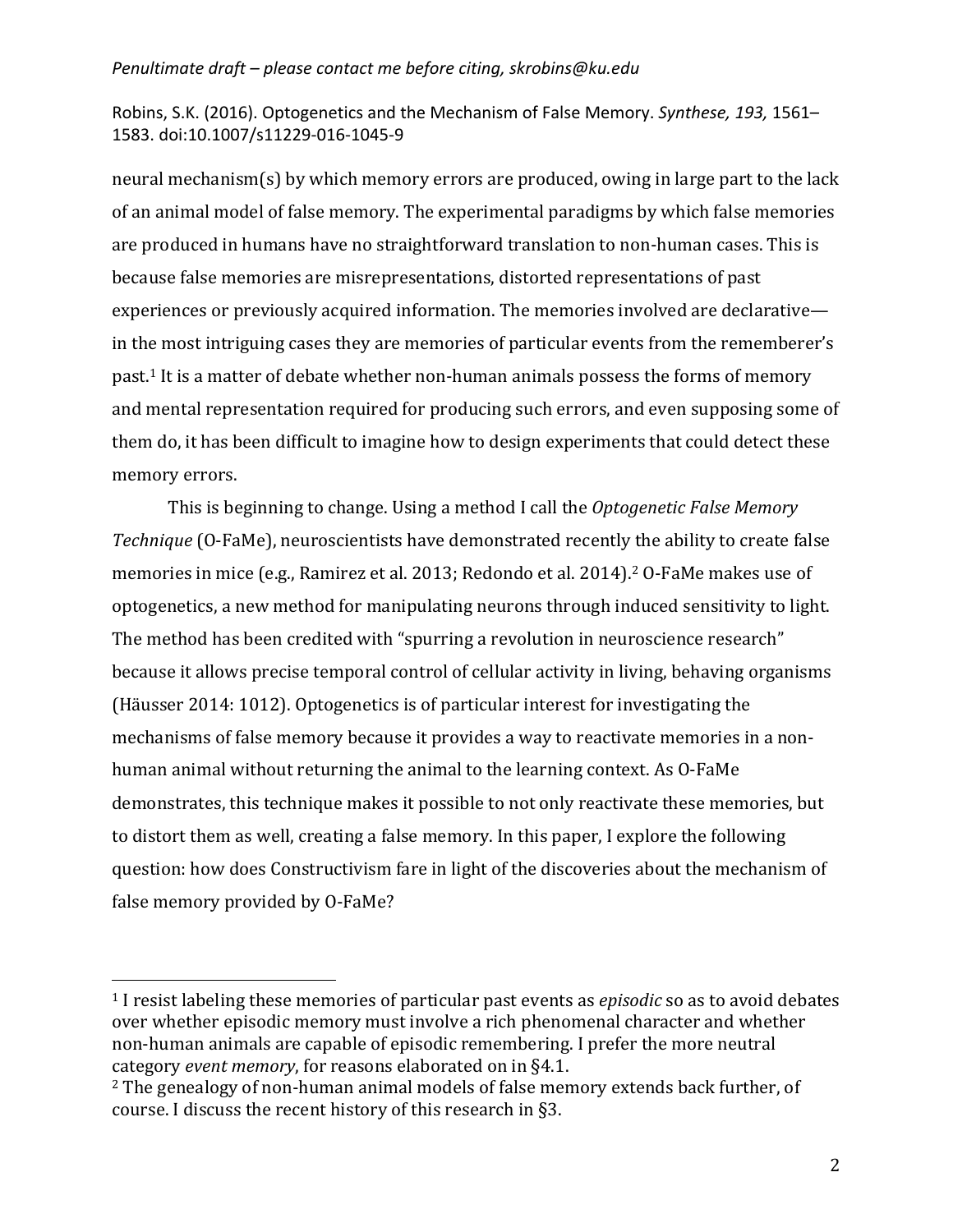Robins, S.K. (2016). Optogenetics and the Mechanism of False Memory. *Synthese, 193, 1561*-1583. doi:10.1007/s11229-016-1045-9

My aims are two-fold. First, I argue that the memory errors produced in O-FaMe studies are sufficiently similar to those produced by studies in cognitive psychology. In both cases, the errors should be understood as cases of misremembering. Constructivism should be able to explain the former since it purports to explain the latter. My second aim is to argue that philosophical accounts of Constructivism are ill-equipped to do so. O-FaMe studies reveal details about the mechanism by which memory errors are produced that are incompatible with the Constructivist's explanatory approach. Specifically, O-FaMe studies suggest that false memories are the result of an interaction between the memory trace (or engram) and additional, misleading information and that there are mechanistic differences in the production of successful memories and various kinds of memory error. Constructivist theorizing is in tension with both of these claims. Constructivism's difficulty explaining the false memories produced in O-FaMe exposes an even more fundamental tension, between cognitive and neurobiological approaches to memory regarding the need to appeal to engrams, or memory traces, in the study of remembering. I conclude with a brief discussion of this issue.

# §**2 Memory Constructivism**

Memory *Constructivism* is a view with many ancestors. Versions of the view can be found in various historical studies of memory (e.g., Sutton 1998 and Draaisma 2000). Another, possibly distinct strand runs through experimental cognitive psychology (e.g., Bartlett 1932; Neisser 1967; Loftus 2003; Klein 2013). Most proponents of *Constructivism* claim that memory is a process for building plausible representations of past events to suit one's current interests and future plans. My focus in this paper is on Constructivism as articulated by contemporary philosophers of memory (e.g., De Brigard 2014a; Michaelian 2012; Sutton and Windhorst 2009). More specifically, I am interested in versions of philosophical Constructivism that are motivated by a desire to account for the preponderance of memory errors revealed by decades of research in cognitive psychology, as well as more recent evidence from cognitive neuroscience. Understanding the details of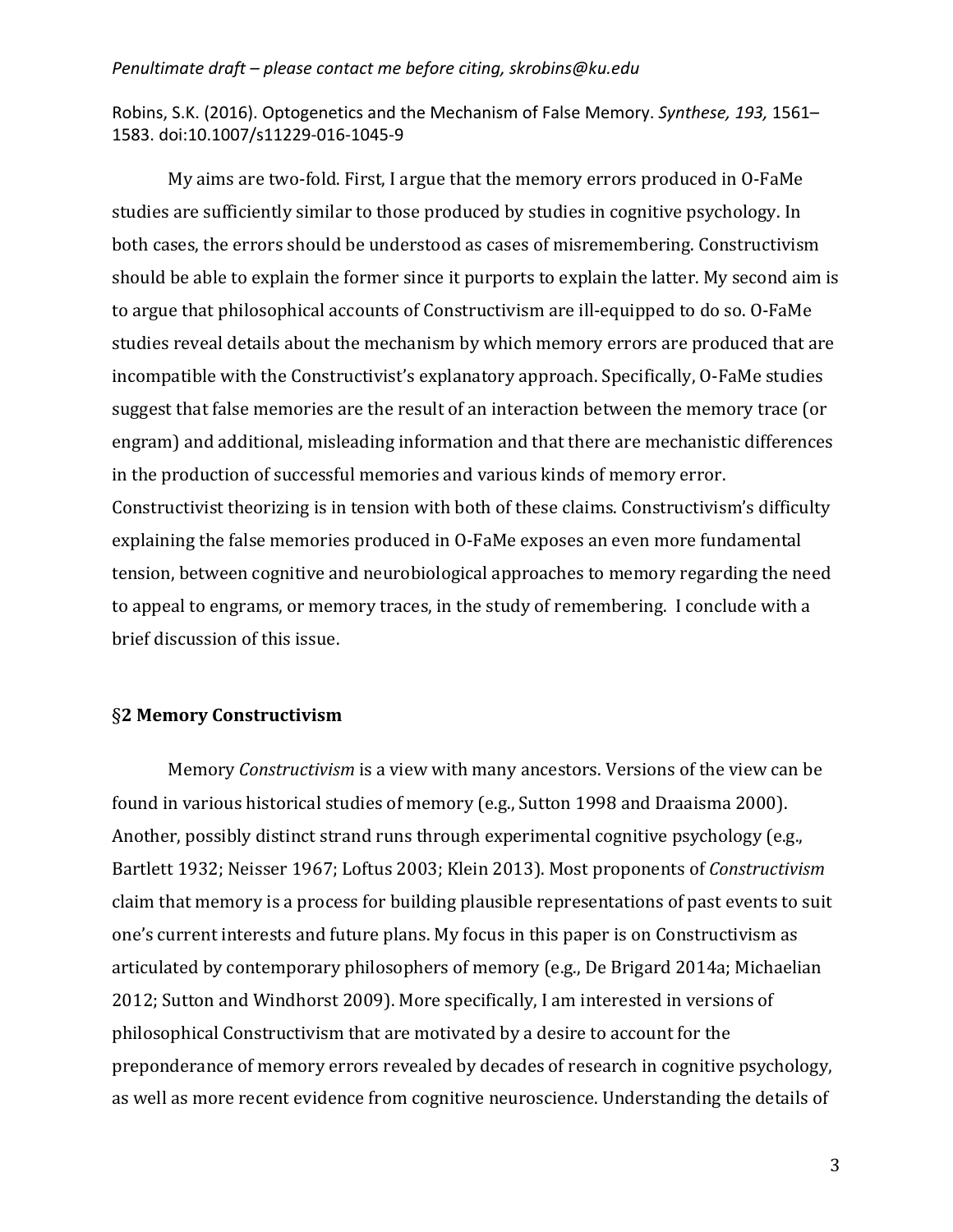Robins, S.K. (2016). Optogenetics and the Mechanism of False Memory. Synthese, 193, 1561– 1583. doi:10.1007/s11229-016-1045-9

this view requires, first, an introduction to the empirical evidence motivating it. I offer a review of the motivating evidence in  $\S2.1$ , focusing on the two well-established experimental paradigms that have guided this strand of Constructivism. Then, in §2.2, I present the view's two central commitments, concentrating my discussion on the most fully developed version of philosophical Constructivism available to date: De Brigard's (2014a) *Episodic Simulation Theory*. 

### **2.1 Motivations for Constructivism**

Studies of memory's malleability abound. I focus on two of the best-established experimental paradigms for eliciting memory errors: the DRM Paradigm and Loftus' *Misinformation Paradigm*, which are the focus of philosophical Constructivists as well (e.g., De Brigard 2014a; Michaelian 2012). Results obtained by use of these paradigms illustrate the two key features of false memory echoed throughout the empirical investigation of remembering. First, attempts to recall a particular past experience often contain information from multiple sources, which results in inaccurate, distorted memories. These sources include not only the event in question, but other similar events, as well as the rememberer's background knowledge, cultural assumptions and expectations, and her aims and desires in a given context. Second, confidence and accuracy in memory are orthogonal. The feeling of remembering pulls apart from successful retrieval. When memory is distorted by other sources, this often goes unnoticed by the rememberer. People remain confident in their memories even as the details vary substantially across time.

*The DRM Paradigm*. The Deese-Roediger-McDermott (DRM) paradigm is one of the best-established techniques used to elicit false memories. In DRM studies, participants are presented with a set of similar items—e.g., a set of semantically related words like *nurse*, *sick*, *medicine*, *ill*, *clinic*, *patient*, *health*, etc. Later, they are asked whether they recognize certain items as members of the set presented previously. Participants do well at recognizing items from the original set and at rejecting items that are dissimilar from those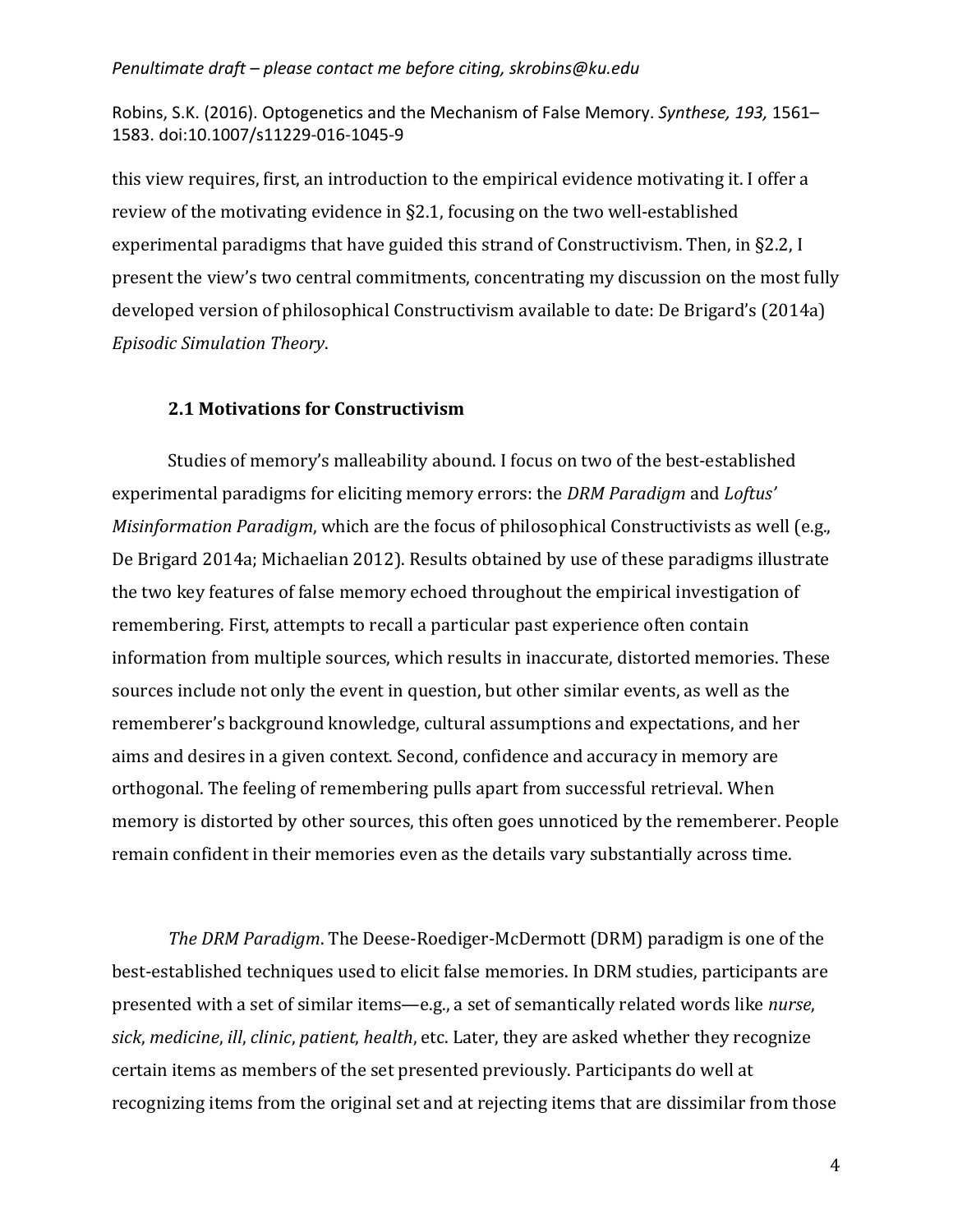Robins, S.K. (2016). Optogenetics and the Mechanism of False Memory. Synthese, 193, 1561– 1583. doi:10.1007/s11229-016-1045-9

in the set (items like *clinic* and *judge*, respectively). Participants struggle, however, with items that are related to those in the original set but were not presented. For the set above, these would be items like *doctor*. Participants report recognizing related but not presented items at rates comparable to items that were in the original set. That is, they claim to recognize doctor as often as they claim to recognize *clinic* or *medicine* (Roediger and McDermott 1995). What's more, participants often insist that they remember hearing or seeing the non-presented item and are in some cases willing to provide additional details about what they were thinking when it was presented. The effect persists across variations in participant age and background, as well as type of stimuli, retention interval, and recall format. The error persists even when participants are warned to be vigilant against making such errors.<sup>3</sup> The tendency to "recognize" these non-presented items is so well-established that the DRM effect is now often used as a baseline measure against which the efficacy of other experimental manipulations can be tested.

Loftus' Misinformation Paradigm. Loftus has developed a similar set of misinformation studies, which show how susceptible the act of retrieval is to misleading information. In this paradigm, participants witness an event (often a video or re-enactment of a crime) and are then asked a series of questions about what they saw. In some cases, use of this paradigm reveals that eyewitness accounts can be manipulated easily by the language used to prompt recall. When participants watched a video of a car accident, for example, they reported different rates of speed for the car involved depending upon whether they were asked if it *hit*, *bumped*, or *smashed* the other car (Loftus and Palmer 1974). Further exploration of eyewitness reports reveals that participants fail to notice changes in the details of remembered events, claiming for instance to recognize a roadway scene where the stop sign had been replaced by a yield sign (Loftus, Miller, and Burns 1978). These memory distortions are not restricted to subtle or incidental features of the

<sup>&</sup>lt;sup>3</sup> Gallo (2006) offers a thorough review of the DRM and its various permutations.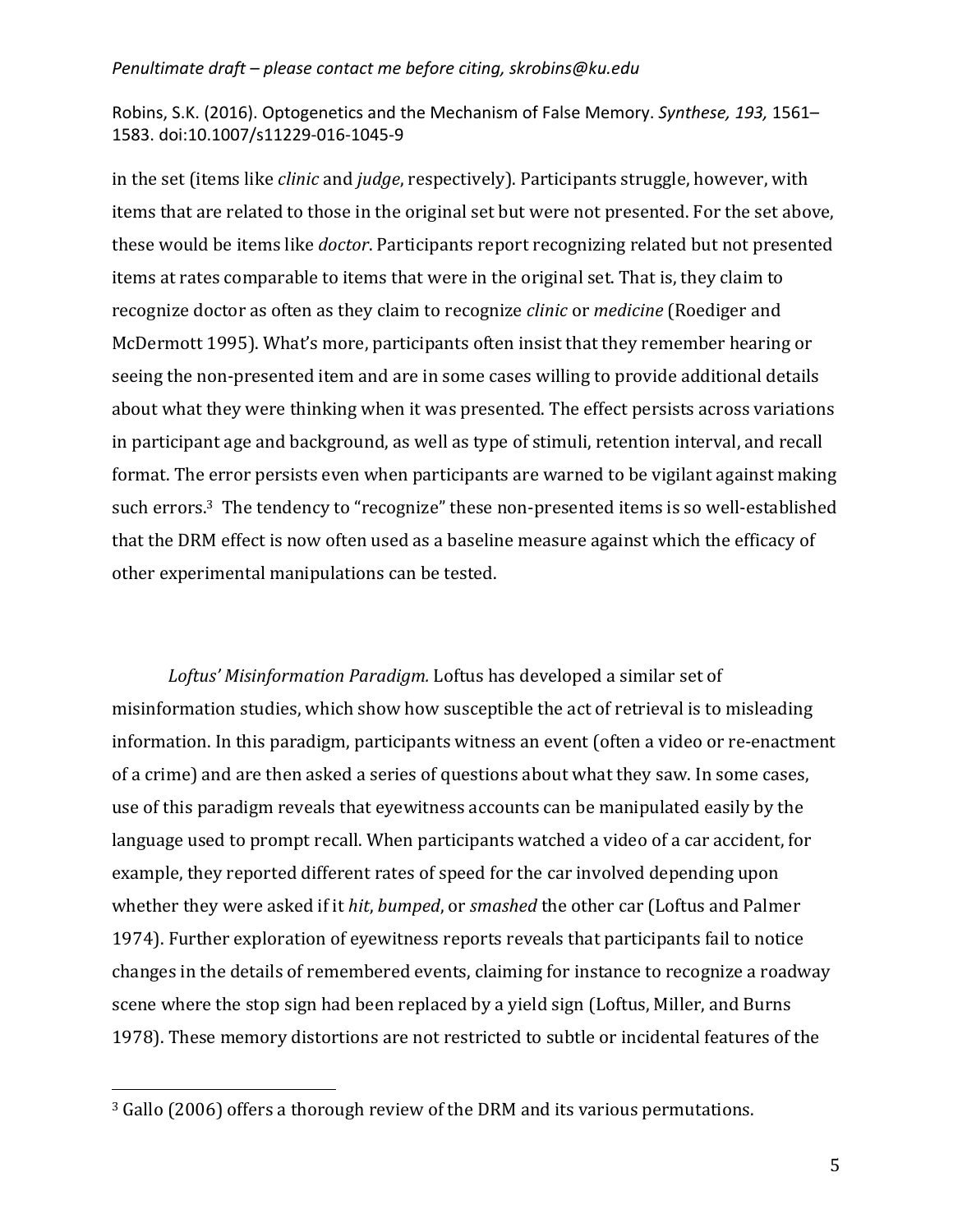Robins, S.K. (2016). Optogenetics and the Mechanism of False Memory. *Synthese, 193, 1561*-1583. doi:10.1007/s11229-016-1045-9

events witnessed or observed. Participants often make substantial errors, such as misidentifying central actors, confusing the order of events, and in some cases even come to "remember" events that never happened, producing elaborate accounts of spilling punch at a family wedding or being lost in a shopping mall as a small child (Loftus and Pickrell 1995). 

The memory errors produced in *DRM* and *Misinformation* studies are not easily dismissed as contrived, laboratory tasks.<sup>4</sup> The results are similar for studies of memory for significant personal and cultural events, like one's first job or the explosion of the *Space Shuttle Challenger* (Neisser and Harsch 1992). Memories of such events are often vivid and emotion-laden, and it is easy to assume that these features indicate veridicality. And yet, when people are asked to recall these events periodically over a number of years, studies show that the details of these retellings change over time in ways that are unrelated to the rememberer's confidence in the accuracy of their recall. Participants often add in details that were not part of the original experience, and in some cases remain confident in the veracity of these details even in light of contravening evidence (Paradis, Solomon, Florer, and Thompson 2004).

The accumulated evidence of these memory errors places pressure on the traditional, preservative account of memory.<sup>5</sup> It is not that the traditional view cannot explain memory errors. Even if memory's aim is preservation, as such views suggest, it may occasionally malfunction. The difficulty comes from the frequency and kinds of errors that are made. Constructivists believe that memory errors occur so regularly that any attempt to explain them away as occasional glitches in a preservative process will fail. Evidence

<sup>&</sup>lt;sup>4</sup> It is worth noting that these results reflect performance *tendencies* across large groups of participants. Not everyone who engages in such tasks produces false memories, nor does everyone produce the same rates of error or fall prone to the same manipulations. Thanks to an anonymous reviewer for pressing this point.

<sup>&</sup>lt;sup>5</sup> This does not mean that all experimentalists who conduct studies of these memory errors endorse Constructivism, although of course some do (e.g., Loftus, 2003). My focus is on contemporary philosophical versions of Constructivism, which take such evidence as motivation for their views.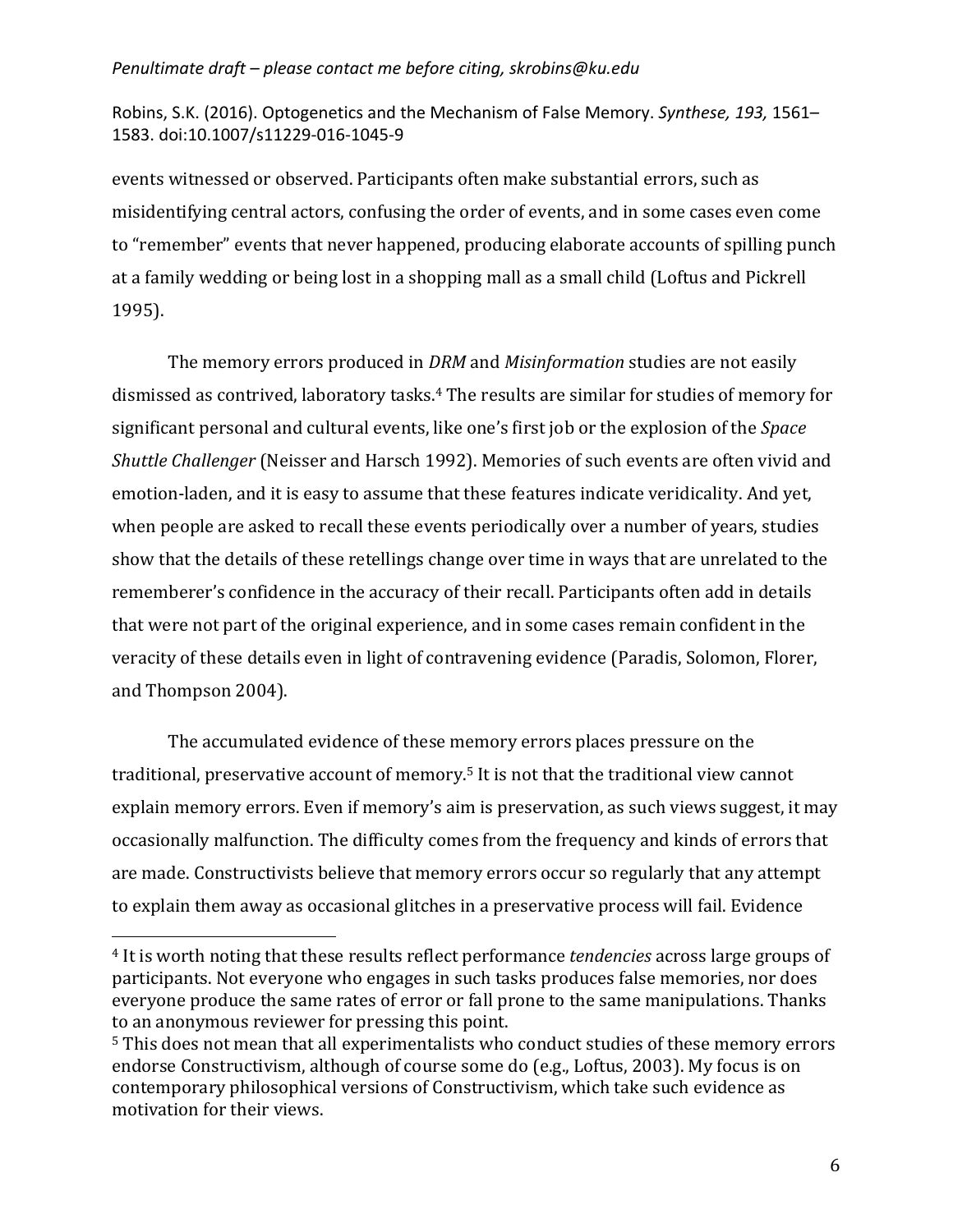Robins, S.K. (2016). Optogenetics and the Mechanism of False Memory. *Synthese, 193, 1561*-1583. doi:10.1007/s11229-016-1045-9

from the DRM and Misinformation Paradigms indicates that memory errors are pervasive, forcing proponents of the traditional account to say that memory malfunctions more often than it functions. As De Brigard explains, "saying that false and distorted memories are a failure of memory may force us to accept that we have a memory system that regularly and systematically malfunctions" (2014a: 159). Constructivists resist the conclusion that memory is inherently faulty, choosing instead to look for an alternative account of the nature and function of memory. The favored alternatives are inspired by the kinds of errors observed. The DRM and Misinformation paradigms show evidence of false memory for previous events—the rememberer's representations of particular past experiences. The "memories" produced feel, to the rememberer, like representations of particular events, but the content reported often includes information from multiple distinct events, as well general background knowledge, expectations and assumptions, etc. These blended representations provide insight into memory's underlying architecture. Information must be stored in a way that favors blended, malleable representations. If memory's structure is refashioned in this way—as a system designed to produce plausible representations of what could have happened during a past event, rather than a system designed to faithfully reproduce individual events—then the DRM and Loftus results no longer compel the view that memory is faulty. What once appeared to be errors are now recast as instances of the memory system functioning as it should. These Constructivist commitments are fleshed out further in the next section.

### **2.2 Constructivism: Central Commitments**

In response to the accumulated evidence of memory errors described above Constructivists advocate a rethinking of both the architecture and process of memory. Here I present De Brigard's (2014a) *Episodic Simulation Theory* and use it as a guide to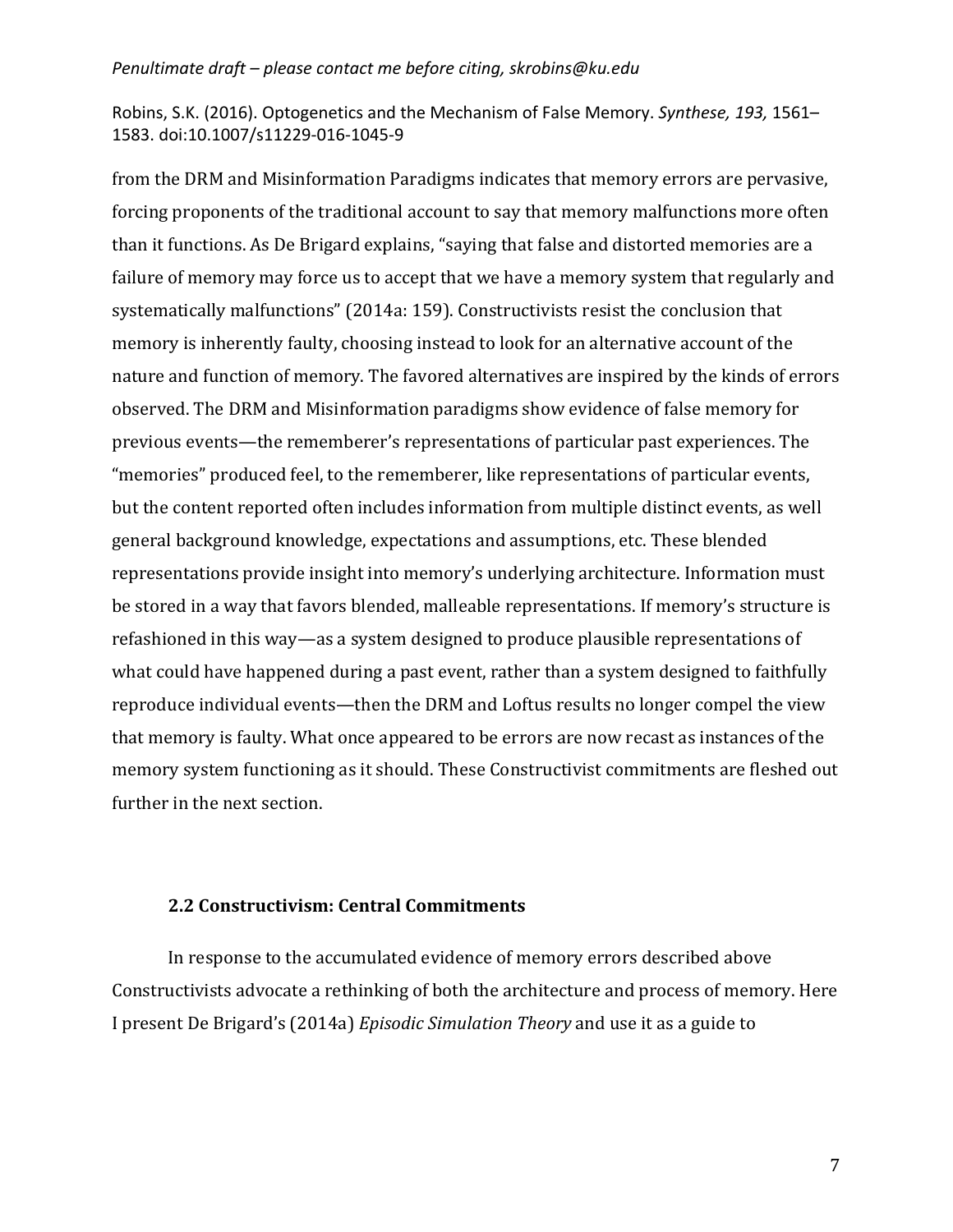Robins, S.K. (2016). Optogenetics and the Mechanism of False Memory. *Synthese, 193, 1561*-1583. doi:10.1007/s11229-016-1045-9

identifying the two central commitments of Constructivism.<sup>6</sup> First, Constructivists advocate for a change in our understanding of memory's cognitive architecture. Memory does not store discrete representations of particular past events, as traditional views have supposed. Instead, memory relies on a more generalized network of information—one possibly shared with other capacities—that privileges patterns that emerge across a range of similar experiences. Second, Constructivists recommend a corresponding change in how the process of remembering is understood. Remembering is not an act of retrieval, but rather one of reconstruction. Memories are built, as needed, at the moment of recall. During construction, the rememberer makes use of any and all available sources of information to build a plausible account of what could have happened. Importantly, this reconstructive process is the same across all attempts at remembering, whether they result in accurate recall or error.

*Memory's Cognitive Architecture.* Constructivists argue that the evidence from the empirical study of memory errors illustrates memory's preference for patterns over particulars and gist over detail. As results from the DRM and Misinformation Paradigms show, attempts at remembering a particular past event combine information from multiple sources. These amalgamated recollections are understood as a reflection of memory's underlying architecture. Information from past events must be stored in a way that makes such blending and generalization possible. To this end, Constructivists reject the traditional assumption that memory comprises discrete representations of particular past events. That is, Constructivists reject the traditional understanding of memory traces as stored mental representations of particular past events.

In its place, Constructivists propose a less restrictive account of the storage that is required for memory traces, appealing to distributed networks, gist-based representations,

 $6$  There are many variants of Constructivism; where individual accounts disagree, my exposition below follows the commitments of De Brigard.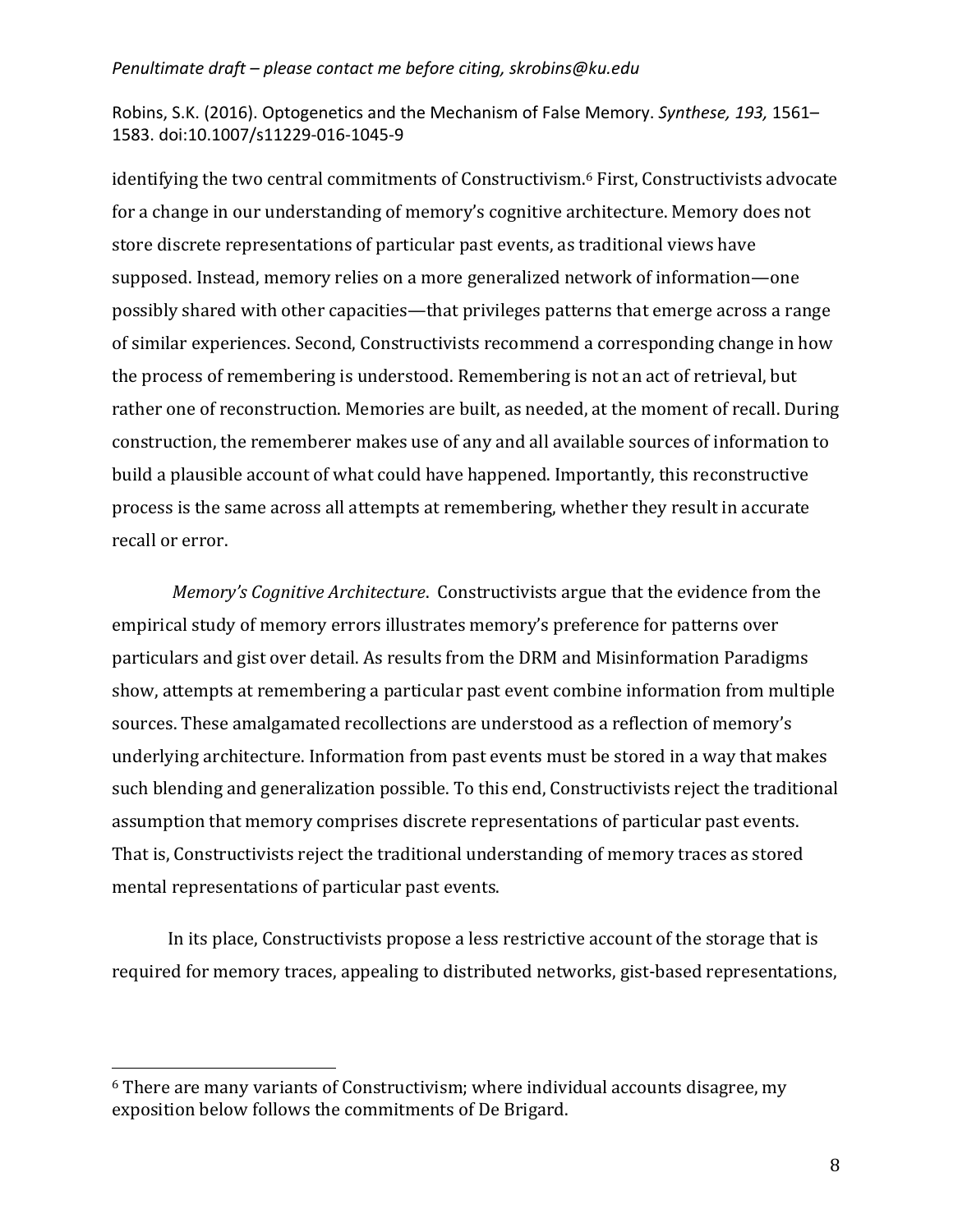Robins, S.K. (2016). Optogenetics and the Mechanism of False Memory. *Synthese, 193, 1561*-1583. doi:10.1007/s11229-016-1045-9

dispositional states, and the like to explain how information is retained from past events.<sup>7</sup> De Brigard (2014a) favors a view centered around *schemas*, which correspond to the kinds of events and ideas that the person encounters frequently. He characterizes these schematic networks as an individual's "expertise," defined as the person's "relative frequency of exposure to a set of items" (p. 170). Many people, for example, have a restaurant schema—a generalized set of representations about what to expect when dining out. The features of this schema will differ along with an individual's dining habits and preferences. For some, celebratory dinners may involve white tablecloths and dim lighting. For others, it might mean eating with large groups in loud, brightly decorated spaces. Schemas provide the framework into which information from particular experiences is absorbed. 

The network's structure shapes both the encoding and retrieval of information from the experience. Encoded events are used to update the schema, strengthening and finetuning its associations. The details of any particular event are of use only to the extent that they aid this process. A recent restaurant dinner may have involved servers wearing bowties rather than neckties, but the difference may go undetected by the network, which is far more accustomed to seeing the latter. De Brigard explains the confusion over stop signs and yield signs in Loftus' misinformation paradigm in this way (2014a: 172). Retrieval is, similarly, a process of using this network to construct a plausible representation of what could have happened during a particular event. Discussion of this point leads us to the second Constructivist commitment: the constructive process of remembering. 

*Process of Remembering.* Since Constructivists deny the existence of discrete representations of particular past events in the memory store, there are no longer

<sup>&</sup>lt;sup>7</sup> Versions of Constructivism can be distinguished by the specific distributed architecture endorsed. For a discussion of these variations, see Robins (forthcoming).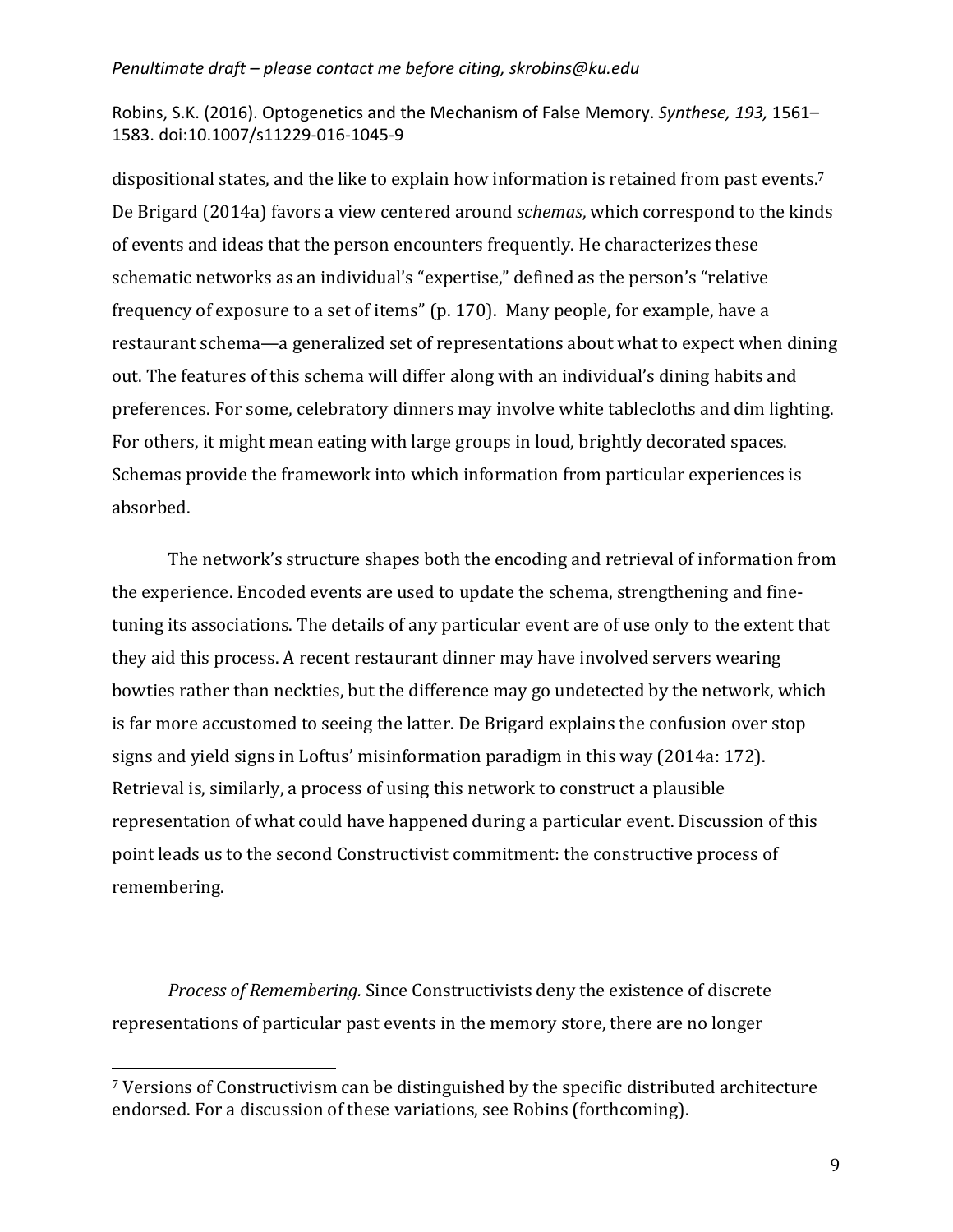Robins, S.K. (2016). Optogenetics and the Mechanism of False Memory. *Synthese, 193, 1561*-1583. doi:10.1007/s11229-016-1045-9

individual memory traces on hand waiting to be retrieved. And so the act of remembering can no longer be characterized as a process of retrieving such traces. Instead, it is a constructive process, whereby the information retained is used to build plausible representations of the past event. The act of remembering is "an inferential process, constructive not reproductive" (Sutton 1998: 219).

De Brigard's account of remembering is the most detailed but also the most radical, in that he denies the existence of memory as a distinct cognitive capacity. Memory is one of many cognitive abilities subsumed under a general cognitive system geared toward reasoning hypothetically about personal experiences. This earns his account of Constructivism its name: *Episodic Hypothetical Thinking*. The function of this general cognitive system is to create "self-referential mental simulations about what happened, may happen, and could have happened to oneself"  $(2014a p. 174-175)$ . This system guides a person's consideration of his or her experiences, both past and future, real and imagined. The outputs of this hypothetical thinking system are governed by the patterns of expertise its schematic organization provides.

Remembering is thus only one way of consulting this general network. This network is used to generate inferences about the plausibility or likelihood of various scenarios, based on the patterns of expertise in the schematic network. Remembering is one way of consulting this network, taking the probability-based outcomes it generates as evidence of what *could have* or was *most likely to have* happened during the event one wants to recall. This explains the kinds of memory errors found using the DRM and misinformation paradigm, De Brigard claims. The patterns in the schematic network can lead to memories whose details have been altered, swapping more common features for the less. And similarly, by making use of a set of common features in a given schema, one can produce memories that are allegedly of one event, but actually combine details from several distinct events. 

The generation of these false memories is no cause for alarm, however. Nothing in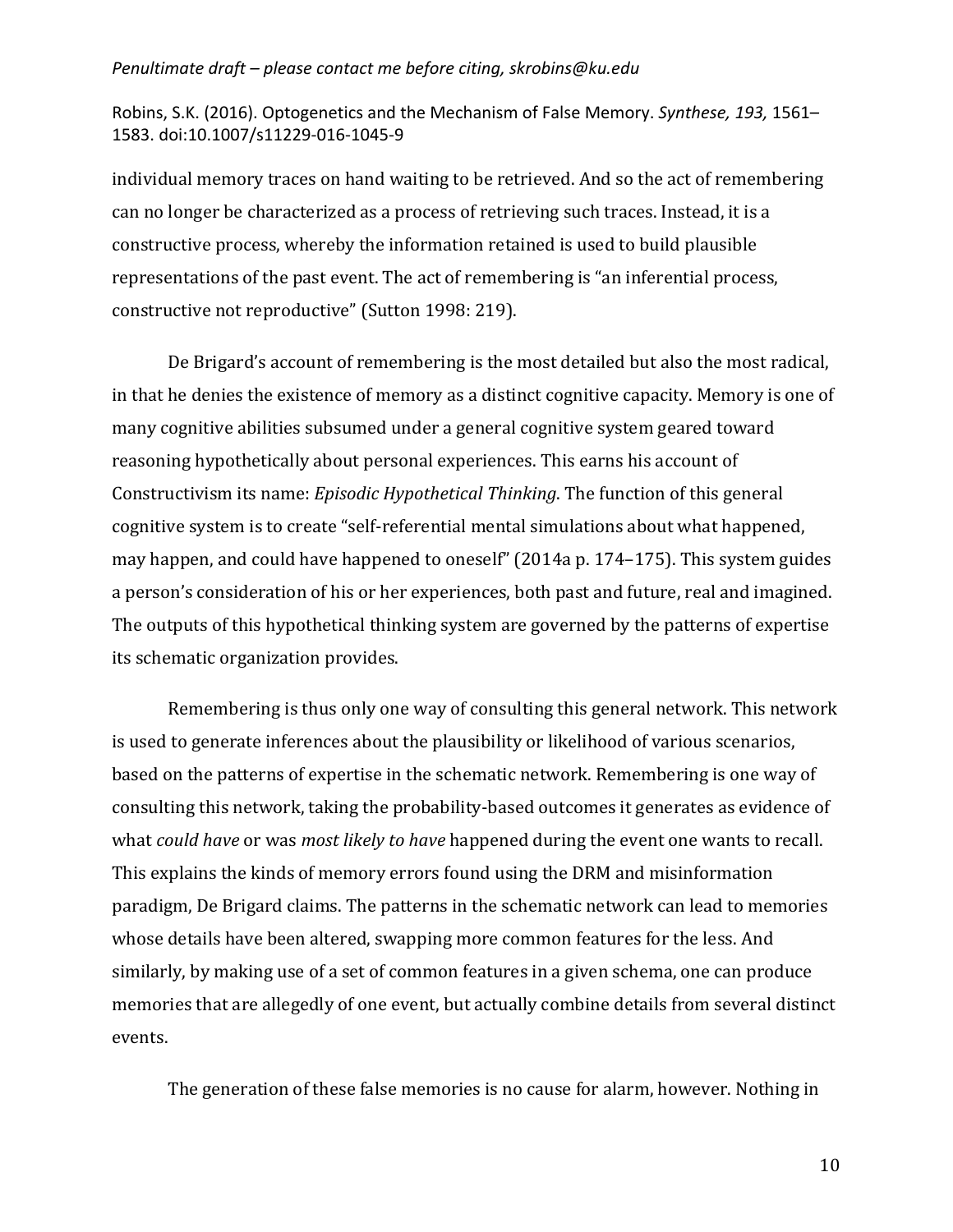Robins, S.K. (2016). Optogenetics and the Mechanism of False Memory. *Synthese, 193, 1561*-1583. doi:10.1007/s11229-016-1045-9

the memory system, or larger episodic hypothetical reasoning system, has malfunctioned in the process. All attempts at remembering make use of the same inferential process. There is no deep, functional difference between successful remembering and misremembering. The two can be distinguished by a check against the facts, if evidence of what happened is available for the case in question. As De Brigard explains:

Most of the time what you recall accurately depicts the witnessed event. Sometimes it does not. In both cases, however, the system is doing what it is supposed to do  $(2014a: 172).<sup>8</sup>$ 

Appeal to a shared function for both instances of remembering and memory error is taken to explain another feature of the evidence from the DRM and Loftus' paradigms, namely, that confidence and accuracy in remembering are orthogonal. People should not be expected to be able to detect a difference between veridical and distorted memories, the Constructivist argues, because both are produced in the same way.

Not all Constructivists support the idea that memory is part of a larger reasoning system. But despite differences amongst Constructivists over how the details of this constructive process are understood, all philosophical Constructivists stress the similarity of the process by which accurate and false memories are produced. Sutton and Windhorst, for instance, claim that "veridical memories...are no less constructed than false memories" (2009: 87). In other words, it is constructive in all cases of remembering, both those that result in success and those that result in error.

<sup>&</sup>lt;sup>8</sup> The claim that memory responds accurately most of the time may strike the reader as difficult to reconcile with De Brigard's other claim, quoted in §2.1, that memory "regularly and systematically malfunctions" (2014a: 159). Proponents of Constructivism must maintain a fine balance here, between claiming that memory follows certain patterns that are generally reliable and that the possibilities for error are pervasive enough to motivate this alternative account of memory. This is an interesting tension in the view, and I am grateful to an anonymous reviewer for highlighting it, but I do not explore it further in this paper.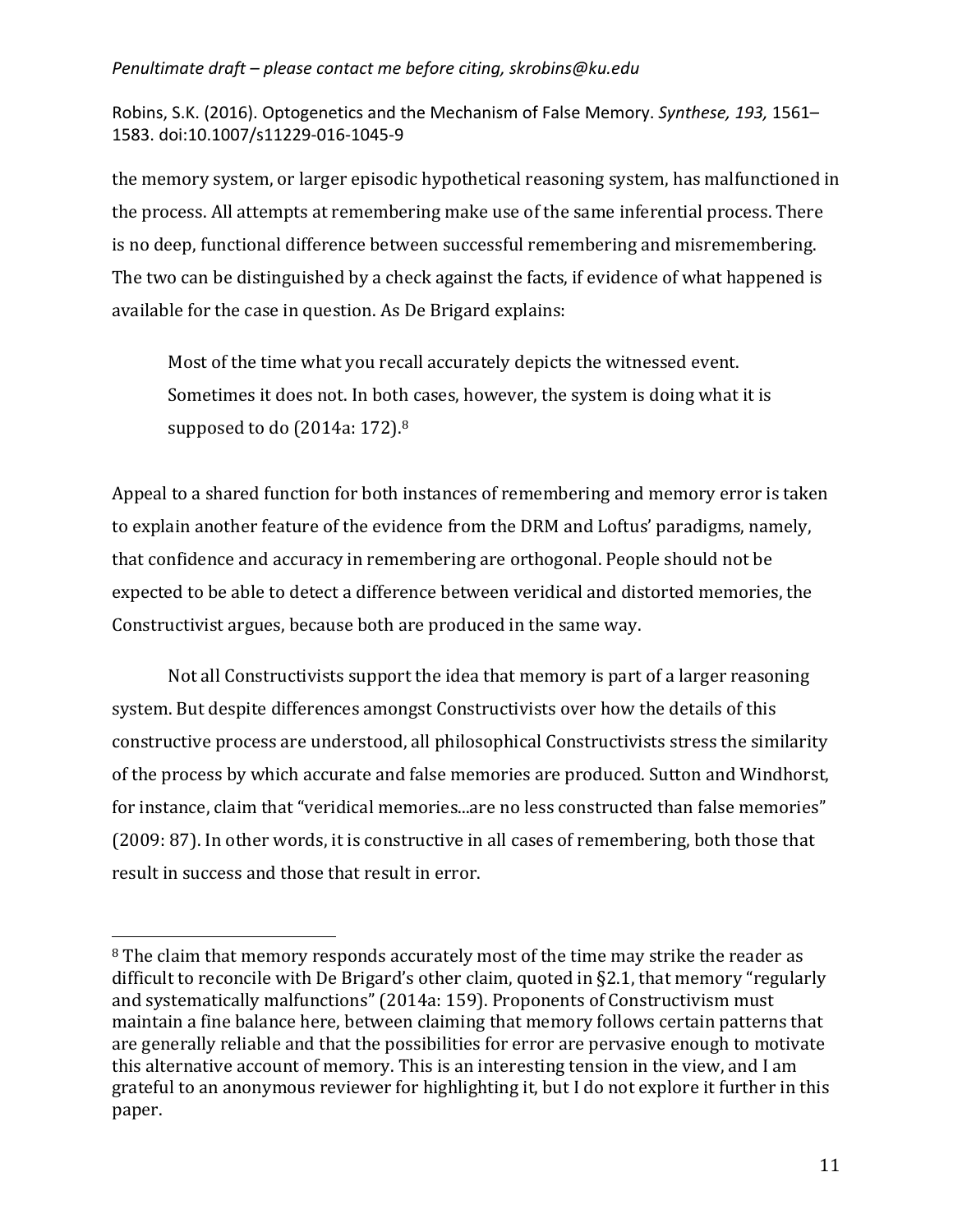Robins, S.K. (2016). Optogenetics and the Mechanism of False Memory. *Synthese, 193, 1561*-1583. doi:10.1007/s11229-016-1045-9

To summarize, the Constructivist claims that the process of remembering is one of building a representation of a past event to suit one's interests, needs, and expectations at the moment of recall. This general characterization of remembering exposes two central commitments of Constructivism, regarding memory's architecture and processing. First, memory does not rely on discrete representations of particular past events, instead uses some broader mechanism of information retention (in De Brigard's case, event schemas) to produce representations. Second, the process of remembering is one of constructing plausible inferences about what could have happened during past events. Even though the veracity of the content differs across the production of true and false memories, the process is constructive in both cases.

With this review of Constructivism's central commitments complete, I turn now to a review of how optogenetic manipulation has been used to produce false memories in nonhuman animals.

## **§3** The Optogenetic False Memory Technique (O-FaMe)

O-FaMe pairs established methods for identifying engrams in laboratory animals with the optogenetic technique for manipulating neurons via induced sensitivity to light.<sup>9</sup> In this section, I offer a brief summary of each of these methods (in 3.1 and 3.2, respectively) and then, in 3.3, I present the findings of two emblematic O-FaMe studies.

## **3.1 Engram Detection**

 

The neurobiological study of memory is the study of engrams. An engram is the neurobiological mechanism by which information from previous experiences is encoded in the brain. Semon (1921) coined the term as part of his proposal that memory had a biological basis. Cellular and molecular neuroscience is now governed by *engram theory*,

 $9$  For the purposes of this paper, the terms "engram" and "memory trace" are being used interchangeably.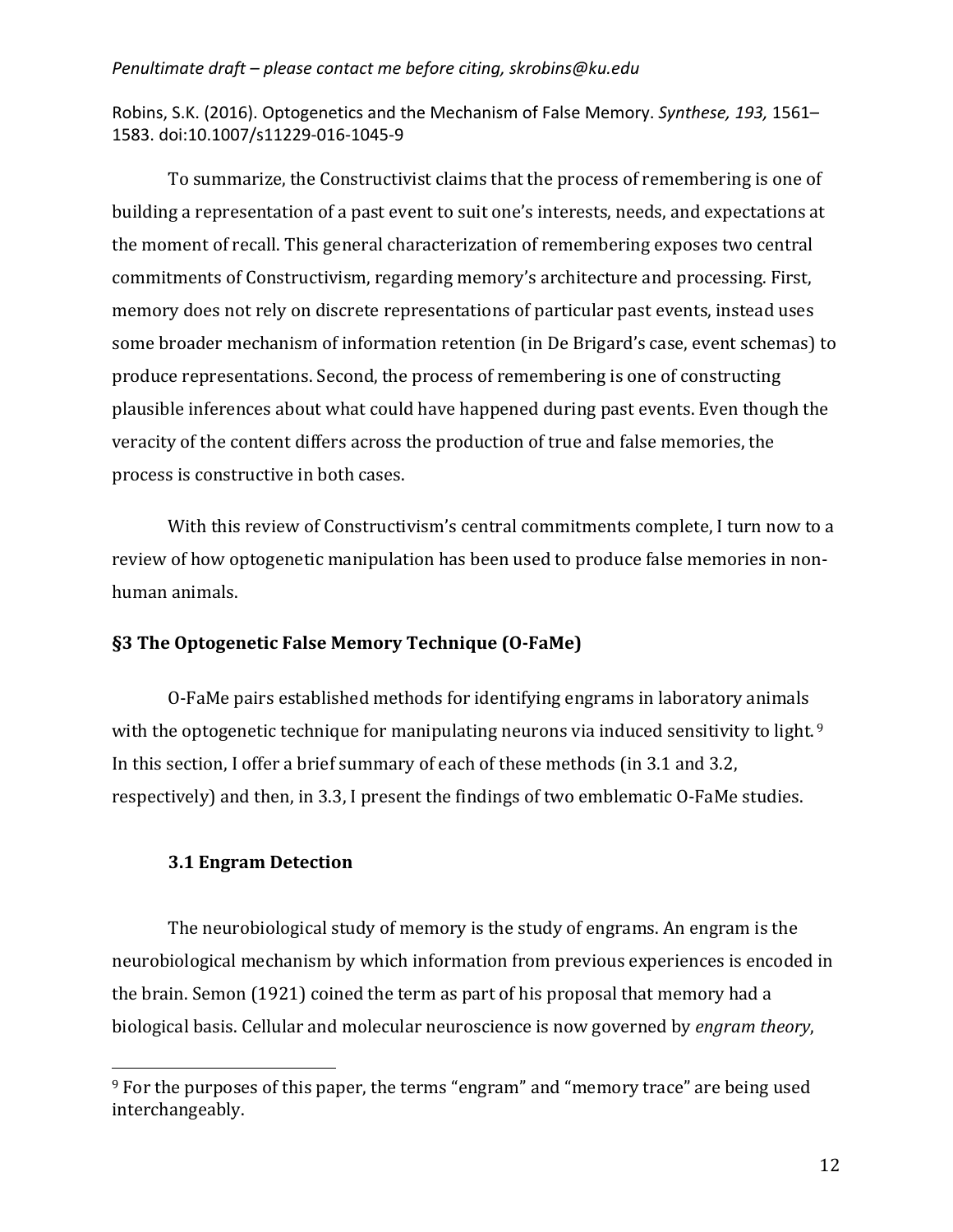Robins, S.K. (2016). Optogenetics and the Mechanism of False Memory. *Synthese, 193, 1561*-1583. doi:10.1007/s11229-016-1045-9

the view that "when a memory is formed, a subpopulation of neurons will be excited and stay excited latently for the storage of the memory information (engram)" (Liu, Ramirez, and Tonegawa 2014: p. 1).<sup>10</sup> The transition from Semon's initial speculation to the theoretical foundation of cellular neuroscience is the result of a steady trajectory of experimental discovery across many areas and levels of neuroscience (Silva, Landreth, and Bickle 2014). The mechanistic details of memory formation are relatively well understood and often serve as a paradigmatic example of mechanistic explanation for philosophers of science.<sup>11</sup> Here I explain briefly the detection of engrams in non-human animals.

The search for the engram begins with the identification of a model system in a model organism—typically, a form of conditioning in a rodent species. The search for the engram of classical conditioning, for example, focused largely on eve-blink conditioning in rabbits (Thompson 2005). The O-FaMe technique of interest here uses contextual conditioning to fear and reward in mice (Ramirez et al. 2014). Contextual conditioning instills an associative memory for a novel environment. The mouse is first placed in a conditioning chamber. After initial exploration, the mouse is given either a positive or negative stimulus. Positive stimuli include food rewards and the opportunity to engage with a mouse of the opposite sex. The negative stimulus is often a foot shock, applied through the chamber's floor. When the mouse is later returned to the chamber, its behavior indicates memory of the previous (pleasant or unpleasant) experience in this context. Mice that received a positive stimulus will now actively explore the chamber, whereas mice that received a negative stimulus will now freeze (i.e., refrain from all voluntary movement).<sup>12</sup>

 $10$  It is an interesting to ask whether, in the neuroscience of memory, commitment to the existence of discrete memory traces is a pretheoretical commitment or empirical discovery. For a discussion of this issue, see De Brigard (2014b).

 $11$  Although, of course, philosophers of neuroscience disagree about the explanatory lessons to be drawn from consideration of this example. Bickle (2003) uses memory formation as an example of "ruthless" reduction, whereas Craver (2007) advocates multi-level mechanisms. For concerns about the explananda, see Sullivan (2010).

 $12$  Freezing is an adaptive response to fear, as predators are often sensitive to motion, and is found in most rodents.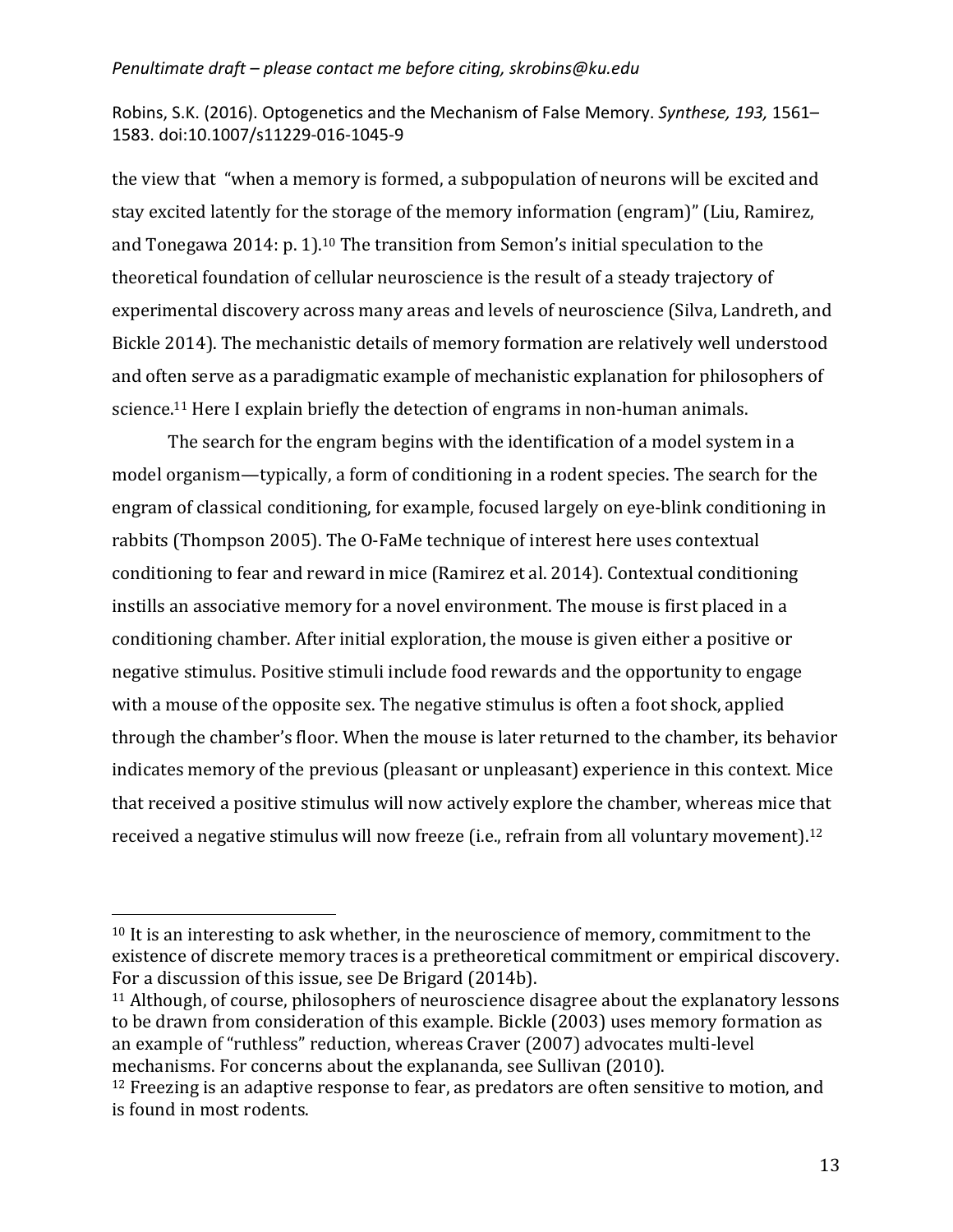Robins, S.K. (2016). Optogenetics and the Mechanism of False Memory. *Synthese, 193, 1561*-1583. doi:10.1007/s11229-016-1045-9

With the model system and organism identified, the search for the engram is then steered toward the area(s) of the brain known to be involved with the activity in question. For learning and memory, the primary region of interest is the *hippocampus*—a bilateral structure found in the medial temporal lobe. There is a well-established link between hippocampal damage and impairment of declarative memory in both humans and nonhuman animals (e.g., Squire and Zola 1996). This lesion data has guided decades of extensive research into the anatomical and physiological features of the hippocampus that support this memory mechanism. In a recent survey of the Library of Medicine, Silva and colleagues report the discovery of more than 110,000 scientific articles regarding the hippocampus (2014: 29). The hippocampus exhibits intricate patterns of connectivity, allowing for this brain region to be distinguished from others and for distinct subregions of the hippocampus to be identified as well. The engrams associated with the kind of memories produced in O-FaMe studies are found in the granule cells of the hippocampal dentate gyrus (Ramirez et al. 2014).

The final step of engram detection is the identification of the specific engram corresponding to a particular learning event. This requires knowing what to look for. In order for a neuron to encode information from an event, it must undergo significant modification. The modification will involve genetic activity on the part of the neuron. And so, encoding can be detected by identifying which neurons are engaged in transcription and translation processes immediately following the learning event. The neurons that initiate genetic activity just after the stimulus application are the engram for the contextual memory. Because engram encoding requires genetic modification, it is an ideal target for optogenetic manipulation, which I turn to in the next section.

# **3.2 Optogenetic Manipulation**

Optogenetics is a new and exciting intervention technique in neuroscience. Its development makes good on a speculation offered by Francis Crick, namely, that the most promising, surgical interventions into neural circuits would be achieved by the use of light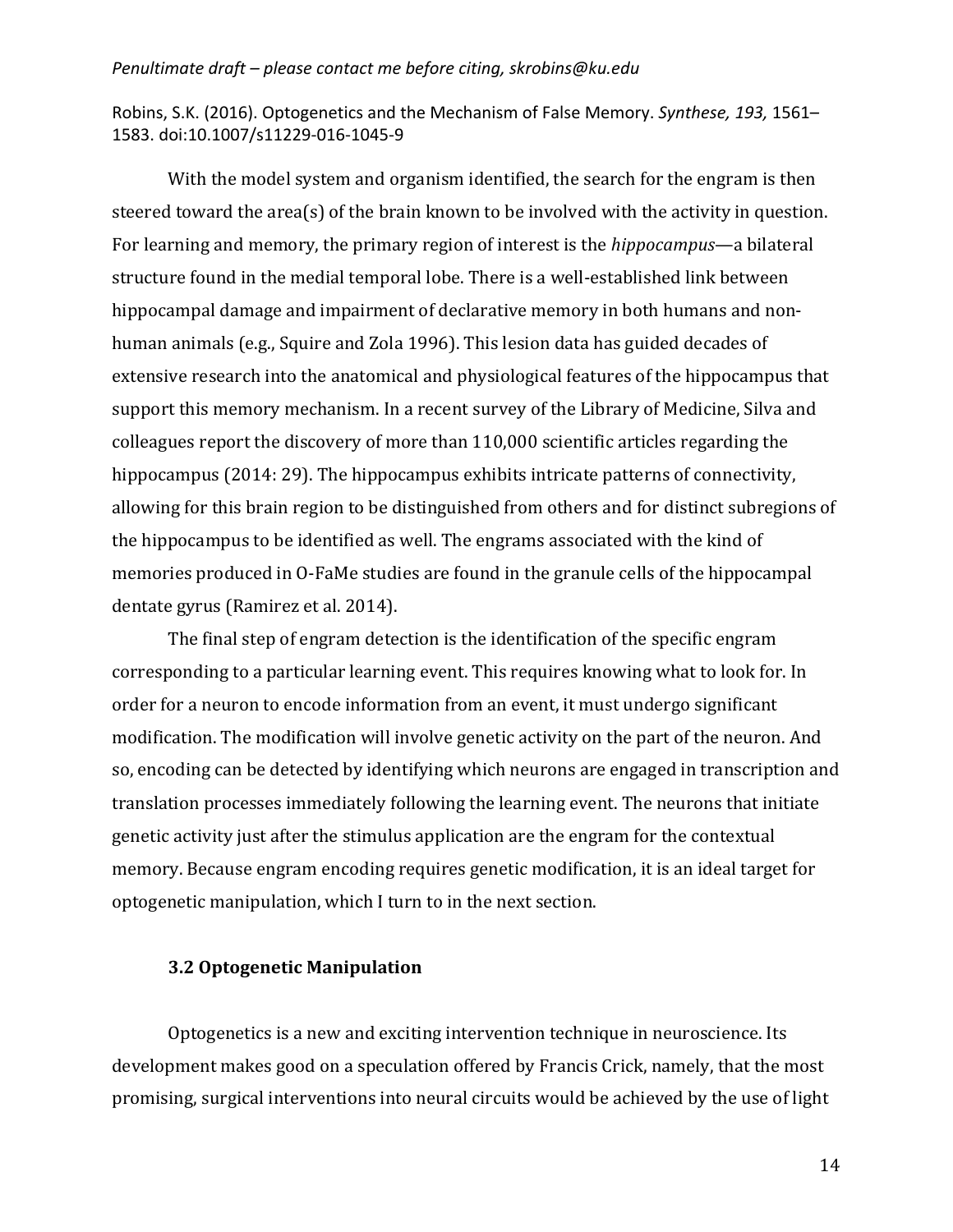Robins, S.K. (2016). Optogenetics and the Mechanism of False Memory. *Synthese, 193, 1561*-1583. doi:10.1007/s11229-016-1045-9

(Crick 1999). Such intervention requires, first, finding a way to make neurons lightsensitive. This is done by use of light-sensitive proteins, or *opsins*, which respond to particular wavelengths of light. The protein first used for optogenetic manipulation is Channelrhodopsin-2 (ChR2), a membrane protein found in algae (Boyden 2011). ChR2 is a light-sensitive ion channel—when exposed to blue light, the channel opens. Opsins like ChR2 are genetically encoded, making it possible for this protein code to be spliced with the regulatory portions of genes from another organism—mice, in the O-FaMe studies of interest here, but also flies and other mammals. This hybrid gene can then be introduced into a particular type of neuron so that the opsin is expressed, thereby rendering that subset of brain cells light-sensitive. When exposed to blue light, these neurons will now generate an action potential.<sup>13</sup> Other identified opsins, like halorhodopsin (NpHR), can be used to inhibit cell activity, suppressing rather than promoting action potentials (by making the targeted cells sensitive to yellow light). Together, these excitatory and inhibitory interventions allow for precise manipulation and control of neural activity in intact systems and living organisms (Häusser, 2014).

In the decade since the publication of the first paper employing optogenetics (Boyden, Zhang, Bamberg, Nagel, and Deisseroth 2005) the method has received numerous accolades. *Science* declared it one of the Breakthroughs of the Decade and it was awarded Method of the Year in in 2010 by *Nature Methods*. Optogenetics recently became a central tool for the U.S. *National Institutes of Health's* BRAIN Initiative and the method's six developers were awarded the 2013 Brain Prize. Optogenetic manipulation has captured the interest of neuroscientists because of the ways that it allows for real-time control of the behavior of highly particular sets of neurons in living, behaving organisms (Craver forthcoming).<sup>14</sup> The method has been used to explore a range of research questions in neuroscience, from perception to Parkinson's (Fenno, Yizhar, and Deisseroth 2011).

 $13$  For a recent and thorough review of optogenetic techniques, see Deisseroth (2011).  $14$  This is not to say that the method is without its limitations (Häusser 2014). Some even recommend more focus on alternative molecular interventions, such as Designer Receptors Exclusively Activated by Designer Drugs (DREADDs), and the relative experimental advantages and disadvantages of each (Bickle in prep).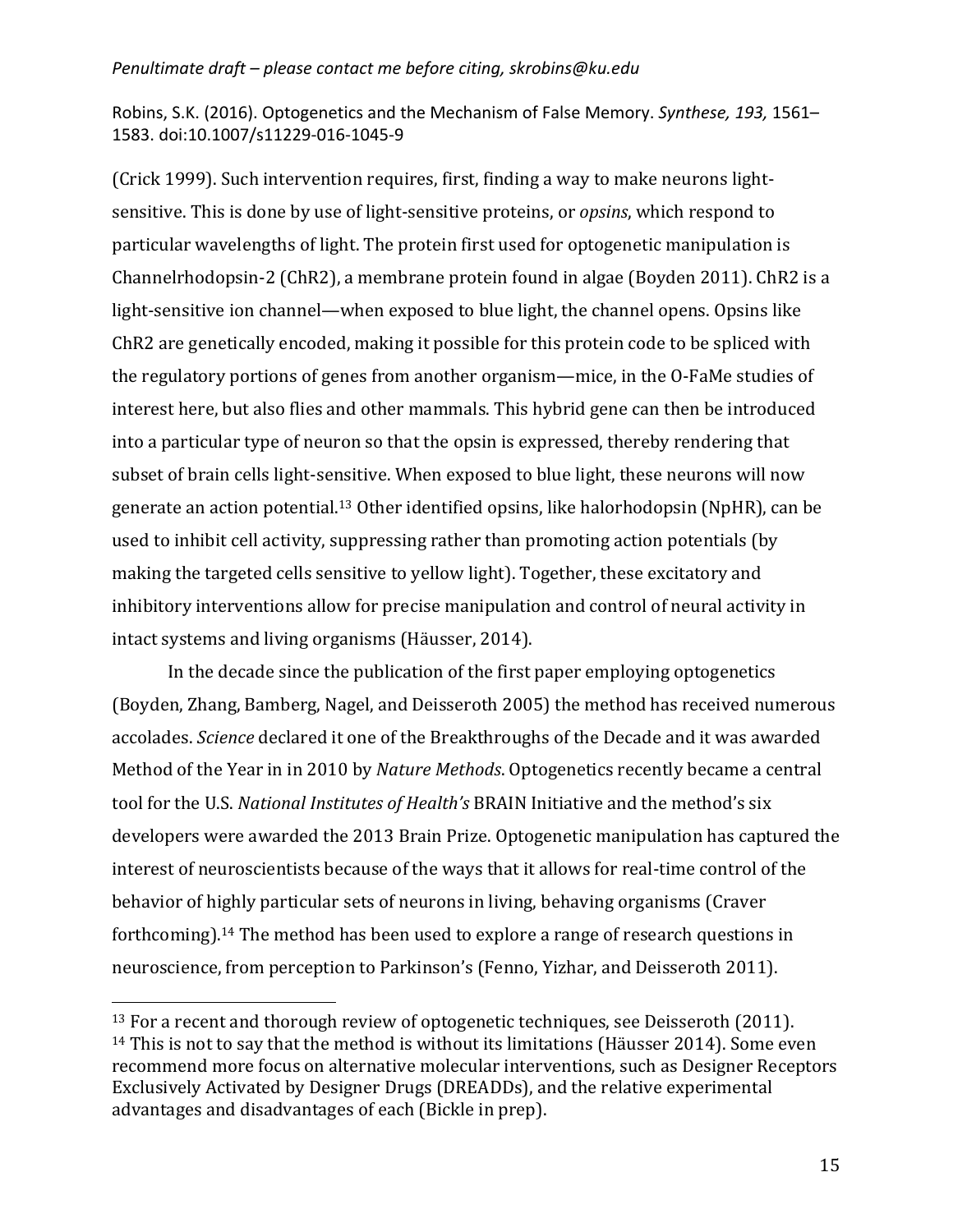Robins, S.K. (2016). Optogenetics and the Mechanism of False Memory. *Synthese, 193, 1561*-1583. doi:10.1007/s11229-016-1045-9

For our purposes here, what is particularly exciting about optogenetic manipulation is that it offers a way to reactivate memories while circumventing the standard route to retrieval in non-human animals. That is, optogenetics allows researchers to sidestep what had previously appeared to be an intractable difference between studies of human and non-human animal memory. In human memory studies, asking participants to retrieve a particular memory is relatively straightforward—the experimenter asks the participant to call the desired event to mind. There is no analogous way to make this request of nonhuman animals. In order to reactivate a contextual memory, the animal is returned to the original, remembered context. Optogenetics provides a way around this hurdle. If the engram is encoded by neurons with engineered opsins, then the engram—and its concomitant memory—can be reactivated with the application of light. As we will see, the ability to reactivate the engram outside of the original context is what makes possible the creation of false memories in the mice. I explore the details of this technique in the next section, through a discussion of two recent studies.

# **3.3 O-FaMe Studies**

 

Below I discuss a set of findings from an extensive research project based in the Tonegawa Laboratory at the Massachusetts Institute of Technology  $(\text{http://tonegawalab.org/})$ , which applies optogenetic techniques to the study of learning and memory. My focus below is on two studies that use a contextual conditioning technique to create false memories in mice.

As with other uses of optogenetics, this research program relies on the creation of a well-specified transgenic population—here, a set of genetically engineered mice. These mice have three especially important features.  $15$  First, they possess the ChR2 transgene,

 $15$  The transgenic population used by the Tonegawa laboratory for the O-FaMe studies discussed below are c-fos/tTA/Dox-off mice. In addition to the features discussed in the text, these mice are also engineered to have: 1) A Tetracycline-Responsive Element (TRE), which provides a binding site for the protein that allows expression of the engineered opsin gene), and 2) Monomeric fluorescent protein gene (mCherry), which expresses a protein that appears red under standard light microscopy, allowing the engram cells to be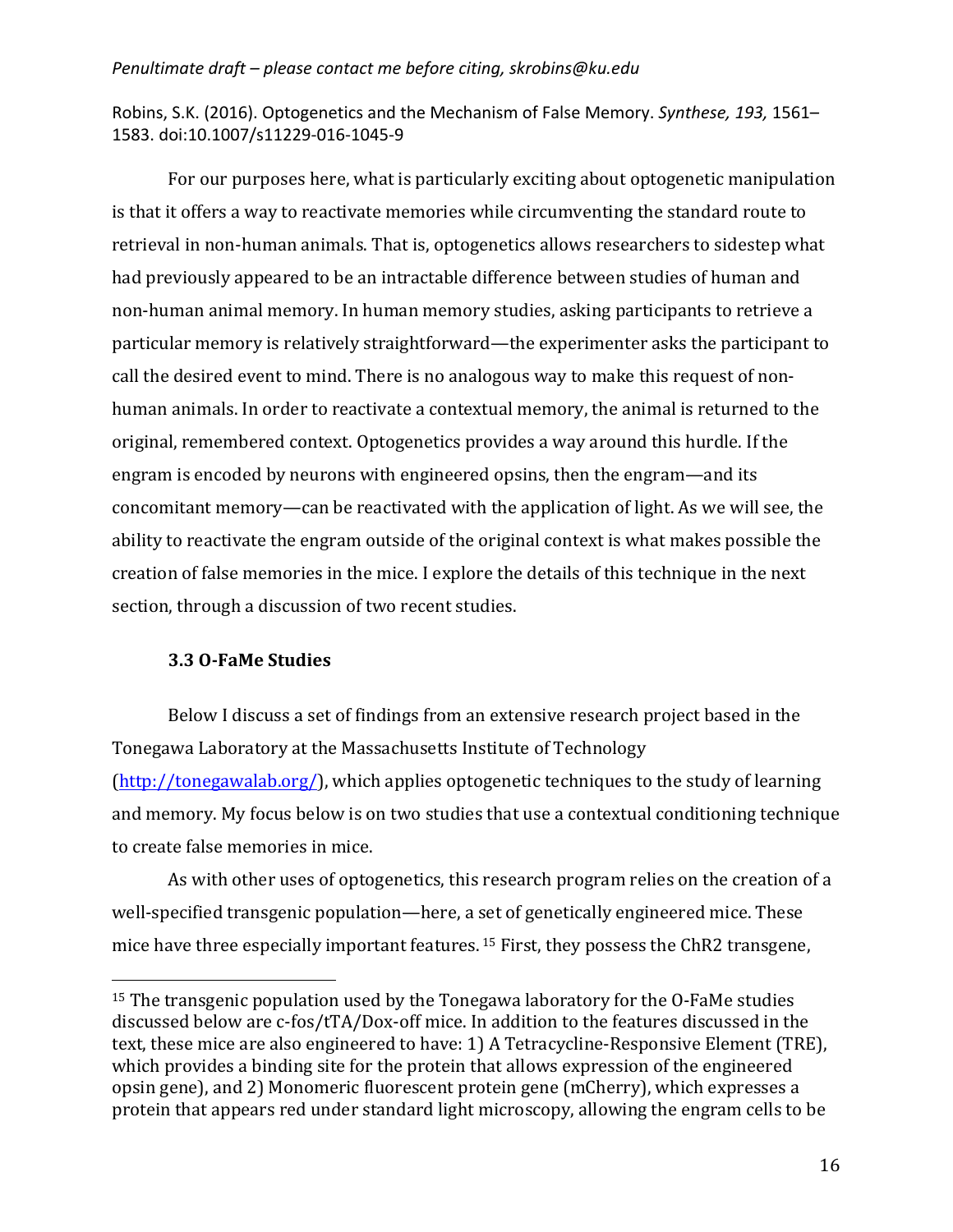Robins, S.K. (2016). Optogenetics and the Mechanism of False Memory. *Synthese, 193, 1561*-1583. doi:10.1007/s11229-016-1045-9

discussed in §3.2, so that the light-responsive ChR2 protein will be expressed when neurons with this transgene are active. Second, these mice are a *dox-off* variety: the ChR2 transgene will only be expressed when the animal is *not* exposed to doxycycline (Dox), an antibiotic applied through its water supply. This confers control over when the lightsensitive proteins are expressed and subsequently translated (i.e., when the mice form light-sensitive engrams). The mice are given Dox until the experimental condition begins, and then returned to Dox immediately after, so that the only light-responsive engrams the mouse has will be those formed during the experimental condition. Third, the mice are given an optical fiber implant, so that the light-sensitive proteins can later be activated by turning on this (blue) light.

In an initial study, the Tonegawa group demonstrated the ability to contextually condition these mice, identify the resultant engrams, and then—most importantly—use optogenetic intervention to reactivate the engram and produce a behavioral expression of the memory (Liu et al. 2012).<sup>16</sup> The two O-FaMe studies discussed below build on this result, pairing the activated engram with additional, misleading information before testing behavioral expression. The first, Ramirez et al. (2013), adds valence to a previously neutral memory and the second, Redondo et al. (2014), reverses the valence of a memory. I discuss these experiments in turn. Throughout this section, I refer to the memories involved as *contextual*—the mice form and retain a memory of an encounter with a particular context or environment. Discussion of the similarity between these memories and human false memories is withheld until §4.1.

*Ramirez et al (2013)*. In this experiment, mice learn to fear a context that they have encountered before, but which contained no fearful stimuli during the initial encounter. The false memory is produced via a two-step process. First, the transgenic mice are taken

<u> 1989 - Andrea Santa Andrea Santa Andrea Santa Andrea Santa Andrea Santa Andrea Santa Andrea Santa Andrea San</u>

detected by researchers. Many thanks to [name withheld for purposes of blind review] for helping me understand the details of this mechanism.

 $16$  The lineage of O-FaMe, and inquiries into the possibility of animal models of false memory, can be traced back further, to studies that manipulate which neurons are involved in the engram by interventions into the CREB transcription factor (Han, Kushner, Yiu, Cole, Matynia, Brown, et al. 2007).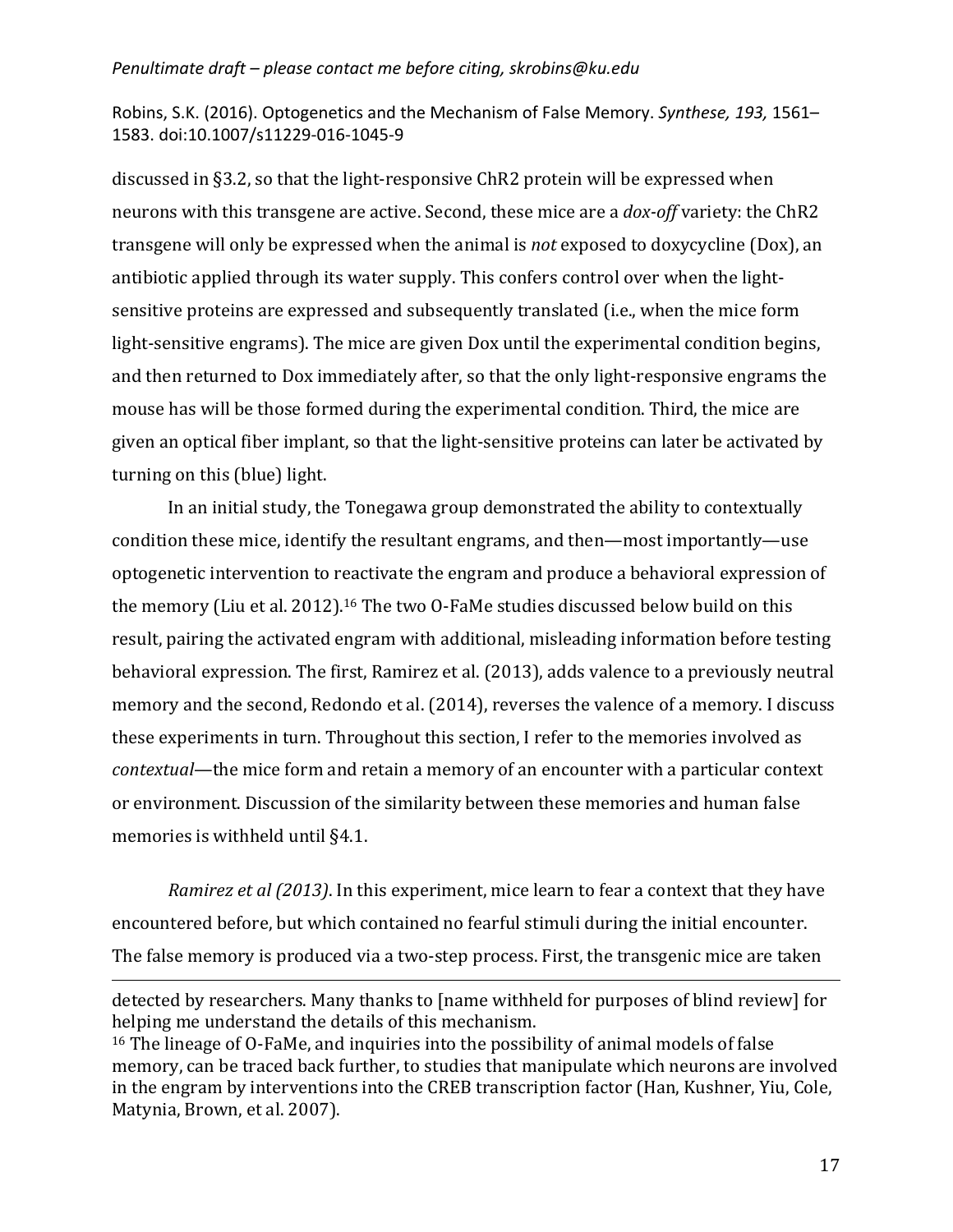Robins, S.K. (2016). Optogenetics and the Mechanism of False Memory. *Synthese, 193, 1561*-1583. doi:10.1007/s11229-016-1045-9

off Dox and each is introduced to a novel conditioning chamber—*Context A*. The mouse is allowed to explore its environment and, since Dox is no longer inhibiting transgene expression, the resultant engram for this contextual memory comprises neurons with the light-sensitive ChR2 protein. The mouse is then removed from Context A and Dox is reintroduced to the diet. Second, the mouse is introduced to another novel conditioning chamber—*Context B*—and, while here, the optical implant is turned on. This light reactivates the engram from Context A via the light-sensitive proteins of its neurons. While the Context  $A$  engram is active in Context  $B$ , the mouse is given a set of foot shocks sufficient to instill a fear memory for Context B.

As a result of this two-step process, each mouse now has a light-sensitive engram that has been activated twice, but paired with a negative stimulus only once. The mice are then tested in three conditions:

- 1) Returned to Context A
- 2) Returned to Context B
- 3) Introduced to Context C, a novel conditioning chamber

When mice are returned to Context B, where they previously received foot shocks (Condition 2), they display typical fear behavior—freezing in place. When returned to Context A (Condition 1), mice display the same freezing, fear behavior, even though they were not exposed to any fearful stimuli in this environment. It is tempting to infer that the previous foot shocks have made the mice generally fearful so that they will exhibit fear behavior in any context. Condition 3 was included to test for this possibility. The results tell against the 'generally fearful' interpretation: when placed in Context C the mice explore the chamber in ways characteristic of exposure to a new environment.

Together, the results of Conditions 2 and 3 indicate the mice form a fear memory for Context B. The mice freeze in this context, but do not freeze in all contexts. The results of Condition 1 indicate the formation of a false memory for Context A: mice respond to this environment as familiar or remembered, but behave in a way that does not reflect their previous experience in this context.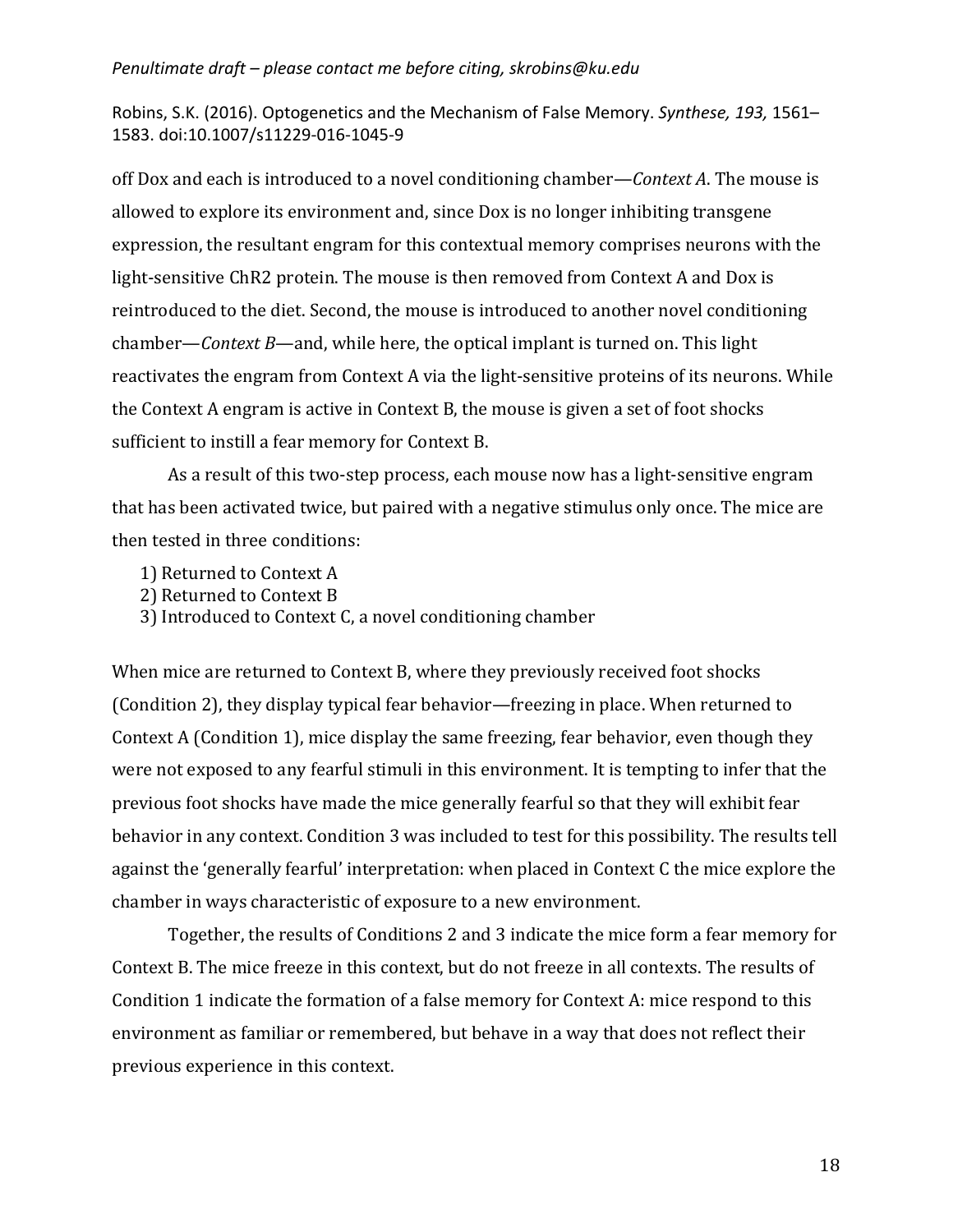Robins, S.K. (2016). Optogenetics and the Mechanism of False Memory. *Synthese, 193, 1561*-1583. doi:10.1007/s11229-016-1045-9

*Redondo et al (2014).* This study expands on the Ramirez et al. (2013) results, using the O-FaMe to create false memories by switching the engram's valence—from positive to negative and vice versa.

Redondo and colleagues created false memories in mice using the same two-step process described above, with slight modifications to each step. When the mice were introduced to the first conditioning chamber (Context A), the mouse's initial exploration was paired with either a positive or negative stimulus. The mouse was either given exposure to a female mouse (a positive stimulus for the experimental mice, which were male) or foot shocks (a negative stimulus). The mice were taken off dox during their time in Context A, so the ChR2 transgene was expressed and the protein was synthesized, creating a light-sensitive engram. Next, when the mice were transferred to Context B and the Context A engram was reactivated, the mice were given an addition stimulus that was either consistent or inconsistent with the stimulus received in Context A. That is, for the mice that were fear-conditioned in Context A, half received additional foot shocks in Context B (consistent) and half received exposure to a female mouse in Context B (inconsistent).<sup>17</sup> And similarly for the mice who were reward-conditioned in Context A. The result is four groups of mice: Consistent-Fear, Consistent-Reward, Inconsistent-Fear, and Inconsistent-Reward. For present purposes, our interest is in the behavior of mice who received different stimuli across Contexts A and B—mice from the Inconsistent-Fear and Inconsistent-Reward Groups. These mice have a light-responsive engram that was activated twice, but that was paired with distinct stimuli each time. What happens when mice from these groups are tested in the three retrieval conditions? When returned to Context B, the mice display behavior consistent with the stimulus they received in this context. If they previously received foot shocks in Context B, they freeze in Context B; if

 $17$  Another portion of the Redondo et al. study involved a comparison of encoding-related changes in the amygdala versus the dentate gyrus. This portion of the results confirms that it is the neural changes in the dentate gyrus, not the amygdala, that are responsible for engram formation. For this reason, I do not include further discussion of this portion of the study here.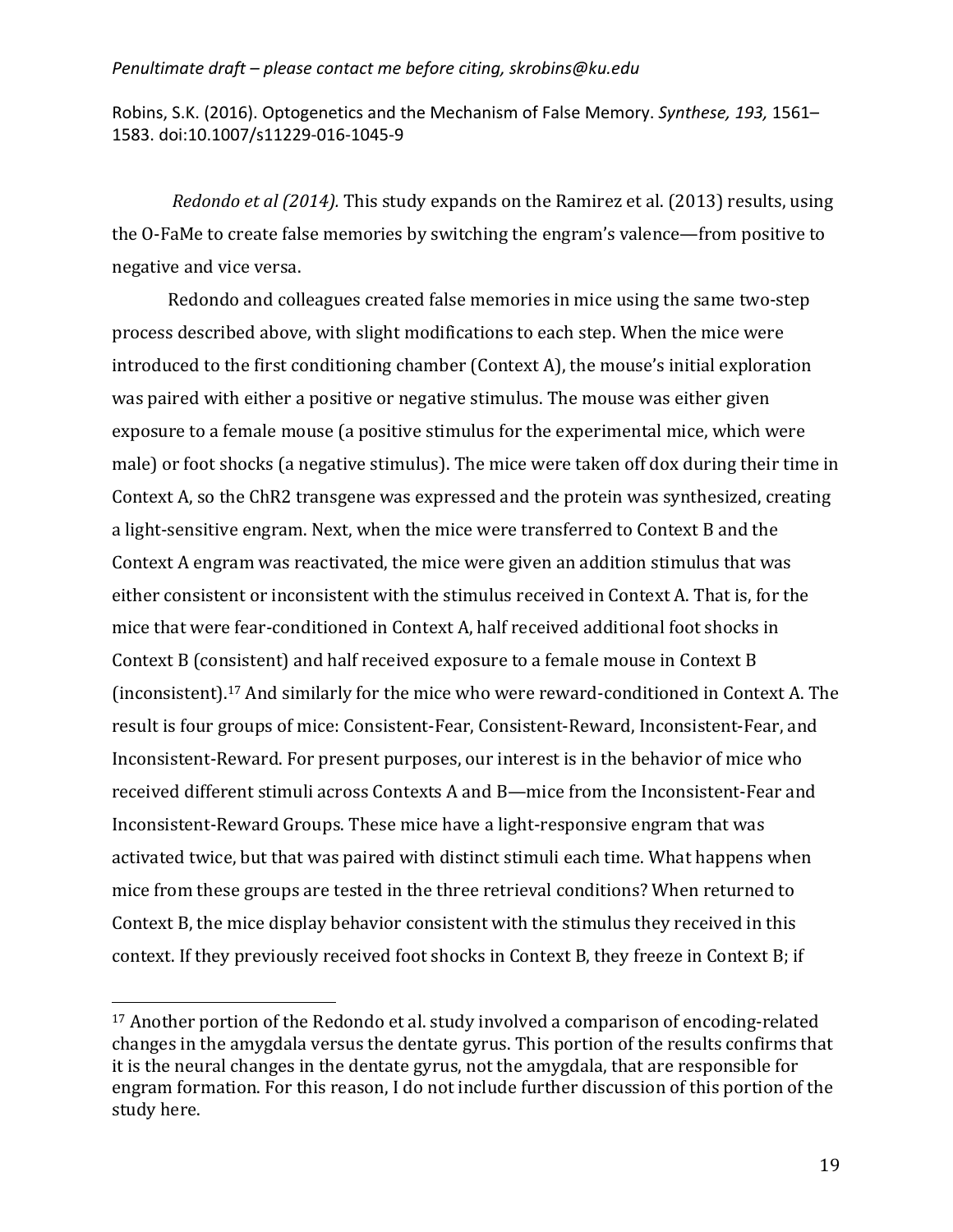Robins, S.K. (2016). Optogenetics and the Mechanism of False Memory. Synthese, 193, 1561– 1583. doi:10.1007/s11229-016-1045-9

they previously encountered a female mouse in Context B, they actively explore Context B. When returned to Context A, the mice display the same behavior, which is inconsistent with the stimulus received in this context. That is, mice that were initially conditioned to fear Context A now display exploratory behavior in Context A, and, conversely, mice that were initially reward-conditioned now display fear behavior when returned to this context. These results indicate that the valence of the original engram has been changed, resulting in behavior that contradicts their previous experience in this environment.

The O-FaMe studies presented in this section offer examples of distorted, false memories in mice. The mice treat a previously experienced environment as familiar, but as a result of optogenetic manipulation of the involved memory, behave in ways that misrepresent their previous experience. I turn now to the question of whether Constructivist theories of memory can accommodate these results.

## § **4 Constructivism after O-FaMe**

The O-FaMe studies discussed in §3 produce what appears to be an animal model of false memory. Because of the detailed interventions optogenetic manipulation makes possible, discovery of these false memories is accompanied by insight into the mechanisms by which they are produced. We are now ready to explore the question at the heart of this paper: How does Constructivism fare in light of the results of  $0$ -Fame? I begin in §4.1 with a defense of O-FaMe as an animal model of false memory, arguing that the resultant behaviors are best understood as misremembering errors. In  $\S 4.2$ , I go on to identify two tensions between De Brigard's Constructivist commitments and O-FaMe and then use these observations to draw attention to a more general tension between cognitive and neurobiological approaches to memory.

# **4.1 O-FaMe as Misremembering**

The first point to address is whether the results of the O-FaMe studies are aptly characterized as a non-human animal model of false memory. Importantly, the researchers who conduct these studies understand their results in this way: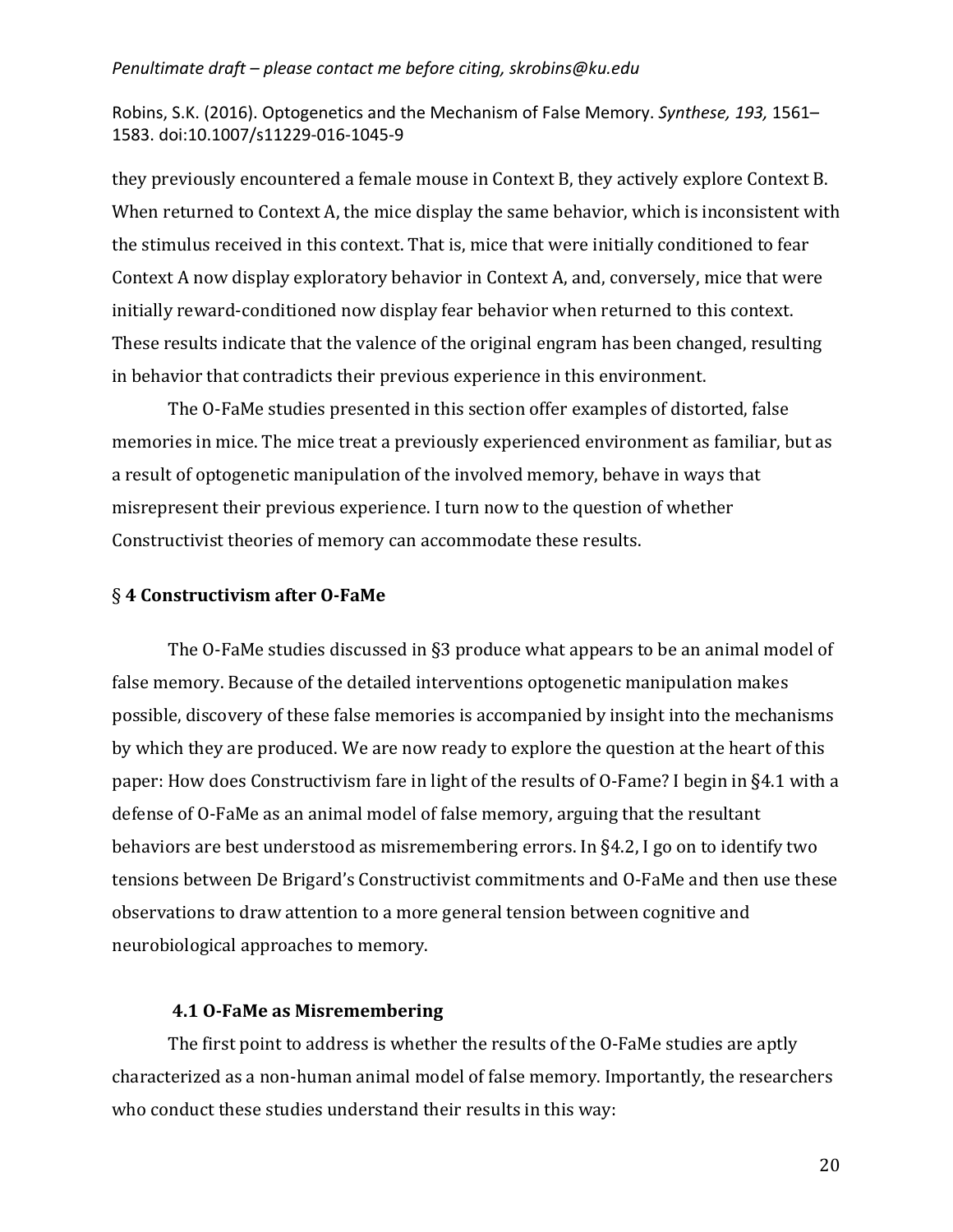Robins, S.K. (2016). Optogenetics and the Mechanism of False Memory. Synthese, 193, 1561– 1583. doi:10.1007/s11229-016-1045-9

Although our design for the formation and expression of a false memory was for a laboratory setting, and the retrieval of the contextual memory during conditioning occurred by artificial means (light), we speculate that the formation of at least some false memories in humans may occur in natural settings through the internally driven retrieval of a previously formed memory and its association with concurrent external stimuli of high valence (Ramirez et al. 2013: 390).

What's more, the Tonegawa research group references the DRM and Loftus paradigms, drawing explicit comparison between their results and the experimental paradigms that have been the centerpiece of Constructivist theorizing (*Ibid*.). Of course these claims should not be taken at face value—and aside from the remark above, the researchers do not further elaborate on or defend the comparison. Our exploration of the similarity between these results must go further.

There is room for concern over the depths of similarity between the memory errors displayed in human memory experiments and those obtained from use of the O-FaMe technique with mice. One might, for example, have concerns about the very possibility that mice and other non-human animals possess the kinds of memories that could be false or distorted. The cases of false memory discussed in  $\S2$ , which have captured both popular and academic attention, involve memories standardly labeled as *episodic*—memories for particular past events that, in human cases, are often richly detailed with elaborate phenomenology. If episodic memory is a uniquely human capacity, then this would obviate questions of its potential distortion in non-human animals.

Concerns about the possibility of episodic memory in non-human animals should not forestall consideration of O-FaMe studies as an animal model of false memory. First, whether non-human animals are capable of episodic memory is a matter of ongoing controversy. While some continue to claim that animals other than us lack the kind of selfknowledge and autonoetic consciousness required for episodic remembering (e.g., Tulving 2005), there are many others who are happy to grant episodic—or at least episodic-like memory to various non-human animals, from scrub jays to chimpanzees (Templer and Hampton 2013). Hasselmo (2012) has proposed recently an account of episodic memory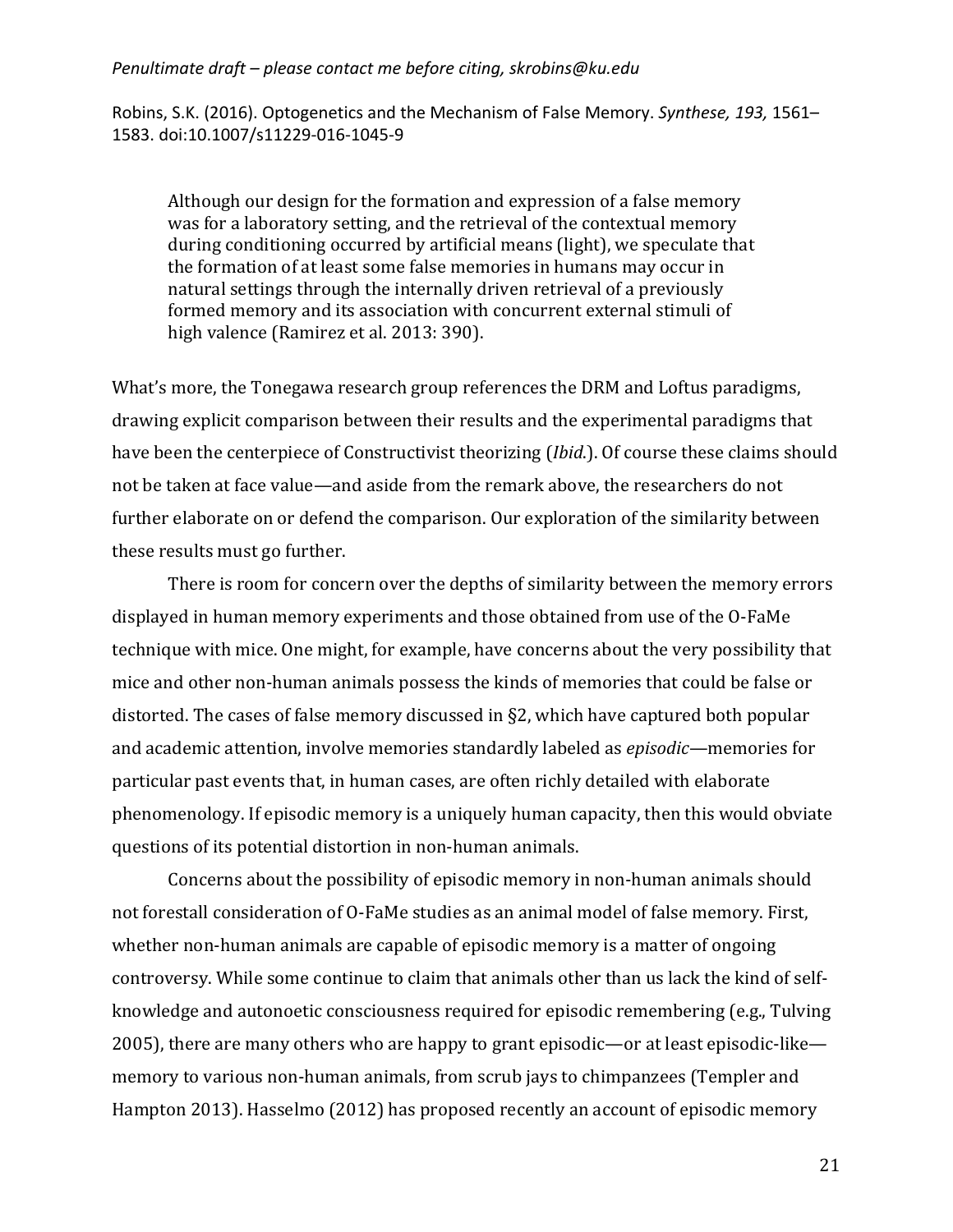Robins, S.K. (2016). Optogenetics and the Mechanism of False Memory. *Synthese, 193, 1561*-1583. doi:10.1007/s11229-016-1045-9

meant to explain the capacity in both human and non-human cases, based in large part on studies of maze-running in mice. Second, even if one denies mice and other non-human animals possession of the richest forms of episodic memory, this need not preclude consideration of O-FaMe results as instances of false memories of a more mundane sort. Many cases of human false memory fail to exhibit the rich phenomenal character often taken as definitive of episodic remembering. Consider the examples of false memory from the DRM Paradigm introduced in §2. In these studies, participants report having heard or seen a word that was not on a previously presented list. The memory involved is of a particular past episode, but recalling a list of words may not otherwise contain any richer sense of mental time travel into one's past that is often associated with episodic remembering. Such false memories may be better characterized as distortions of *event memory*, which involves scene reconstructions of past experiences (Rubin and Umanath 2015). The contextual memories displayed by mice in the O-FaMe studies are plausibly construed as event memories, even if one wants to resist describing these or any other non-human animal memories as episodic. Mice in the O-FaMe studies remember particular encounters with particular environments. If at least some false memories are event memories, and some non-human animals are capable of event memory, then deep skepticism about the possibility of discovering an animal model of false memory can be set aside. 

I want to go further, however, and argue that O-FaMe and the experimental paradigms that have been used to elicit false memories in humans are sufficiently similar, warranting consideration of O-FaMe as an animal model of false memory. Pressing on is critical for the coming argument, namely, that philosophical Constructivists who focus on results from cognitive psychology and cognitive neuroscience lack the resources to explain O-FaMe results. Exposing the similarity between O-FaMe and other false memory paradigms is critical for identifying the tension between the approaches to memory from neurobiology and higher level cognitive neuroscience. The similarities, I will argue, are both methodological and behavioral.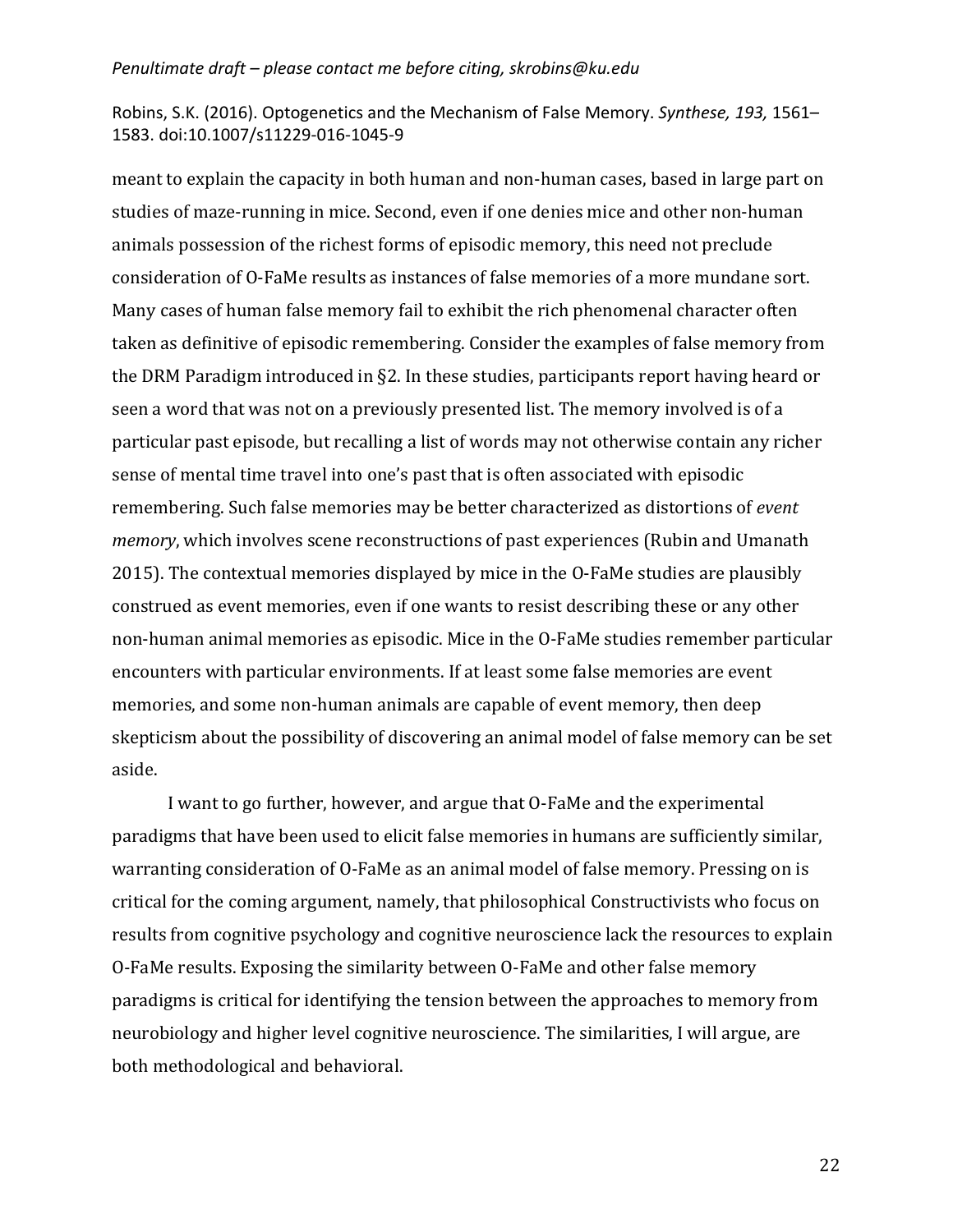Robins, S.K. (2016). Optogenetics and the Mechanism of False Memory. *Synthese, 193, 1561*-1583. doi:10.1007/s11229-016-1045-9

First, the methodology. Each paradigm makes use of a shared general technique for eliciting false memories. A memory for a particular past event is created and then paired with information that is similar enough to induce distortion either before or during recall. This is clearest in the Loftus' Misinformation paradigm. In the Loftus et al. (1978) study, participants were shown a series of images depicting a car accident. Then, participants filled out a questionnaire about the accident they had just witnessed. For some, the questionnaire involved misleading information. Specifically, they were asked, "Did another car pass the red Datsun while it was stopped at the stop sign?" (1978: 22) when the previously viewed scene had depicted a yield sign. This misinformation was sufficient to produce a false memory in these participants: when shown a set of images some time later, participants selected photos including the stop sign as having been in the initial set. In other cases, the misinformation is not presented directly to the participant. Instead, the prompt used to solicit recall is selected because its similarity to the original event is likely to produce distortion. In the same study just described, Loftus and colleagues found that some participants would claim to recognize the accident photos including a stop sign even when they had not received misleading information in the questionnaire.<sup>18</sup> And similarly, the DRM paradigm asks participants whether they recognize words that are highly similar to, but were not part of, the previously presented list of words. The items are selected as 'critical lures,' whose similarity encourages distortion of the participant's memory for the prior learning event.

O-FaMe studies make use of the same method. The experiments begin by instilling a contextual memory for a particular past experience: the mouse's encounter with a novel environment. Then, the mouse is made to recall that past experience by activating the corresponding light-sensitive engram while the mouse is given additional, misleading contextual information. Specifically, the memory for the original context is paired with an experience that either adds or changes the valence of what was previously experienced.

 $18$  The rates of false recognition were lower, however. Only 25% of participants "recognized" the photo without the misleading question on the questionnaire, whereas  $60\%$  "recognized" it when the misleading question was included.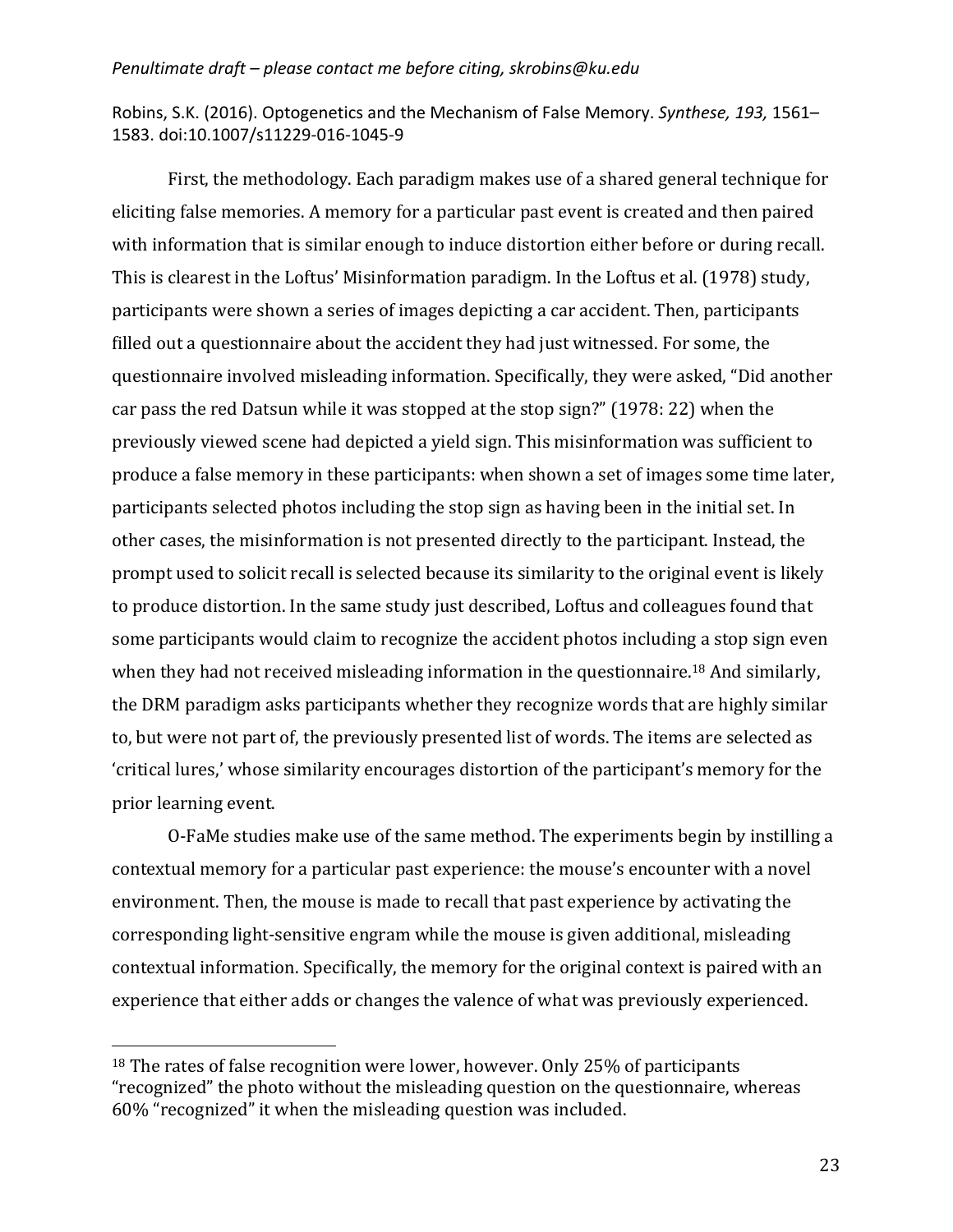Robins, S.K. (2016). Optogenetics and the Mechanism of False Memory. *Synthese, 193, 1561*-1583. doi:10.1007/s11229-016-1045-9

The similarity between O-FaMe and the Loftus and DRM paradigms is unsurprising, given that the O-FaMe researchers were explicit about their aim to produce a similar phenomenon (Ramirez et al. 2013: 390).

Consideration of O-FaMe as an animal model of false memory is strengthened by the fact that use of a similar method to Loftus and DRM produces results that are behaviorally similar as well. Although these errors are often referred to as *false* memories in the literature, a practice I too have adopted up to this point, the terminology is misleading. The memories produced are not *entirely* false. Importantly, the distortions exhibited rely on the participant remembering some information about the event in question. For this reason, Robins (in press) has argued that the Loftus and DRM results should be understood as cases of *misremembering*: errors that rely on successful retention of the targeted event. When a person misremembers, her report is inaccurate and yet the error is explicable only on the assumption that she *has* retained information from the event that her representation mischaracterizes.

In the Loftus misinformation paradigm, the experiments are designed to distort the participant's memory of the car accident, which can only happen if information from the event has been retained. A participant cannot be led to misremember the speed with which the car was traveling before the accident unless she remembers seeing the car. And similarly, when a participant claims that an accident involved a stop sign rather than a yield sign, she is making an error that relies upon her remembering that the accident occurred at an intersection with a road sign. And similarly for DRM experiments: here participants falsely "recognize" items that are similar to those from a previous set, an error they can only make if they remember the types of items that were in that set. Consider the version of this experiment discussed in §2. The participant sees a list of words: *nurse*, *sick*, *medicine*, *ill, clinic, patient, health, etc.* To claim that *doctor* was on the list while denying the same for *judge* indicates the participant's recollection that the list items were *doctor*-related, even if she has erred in remembering the specific items listed.

O-FaMe studies produce comparable results. The participants are mice; it does not make sense to characterize the non-verbal memories elicited in terms of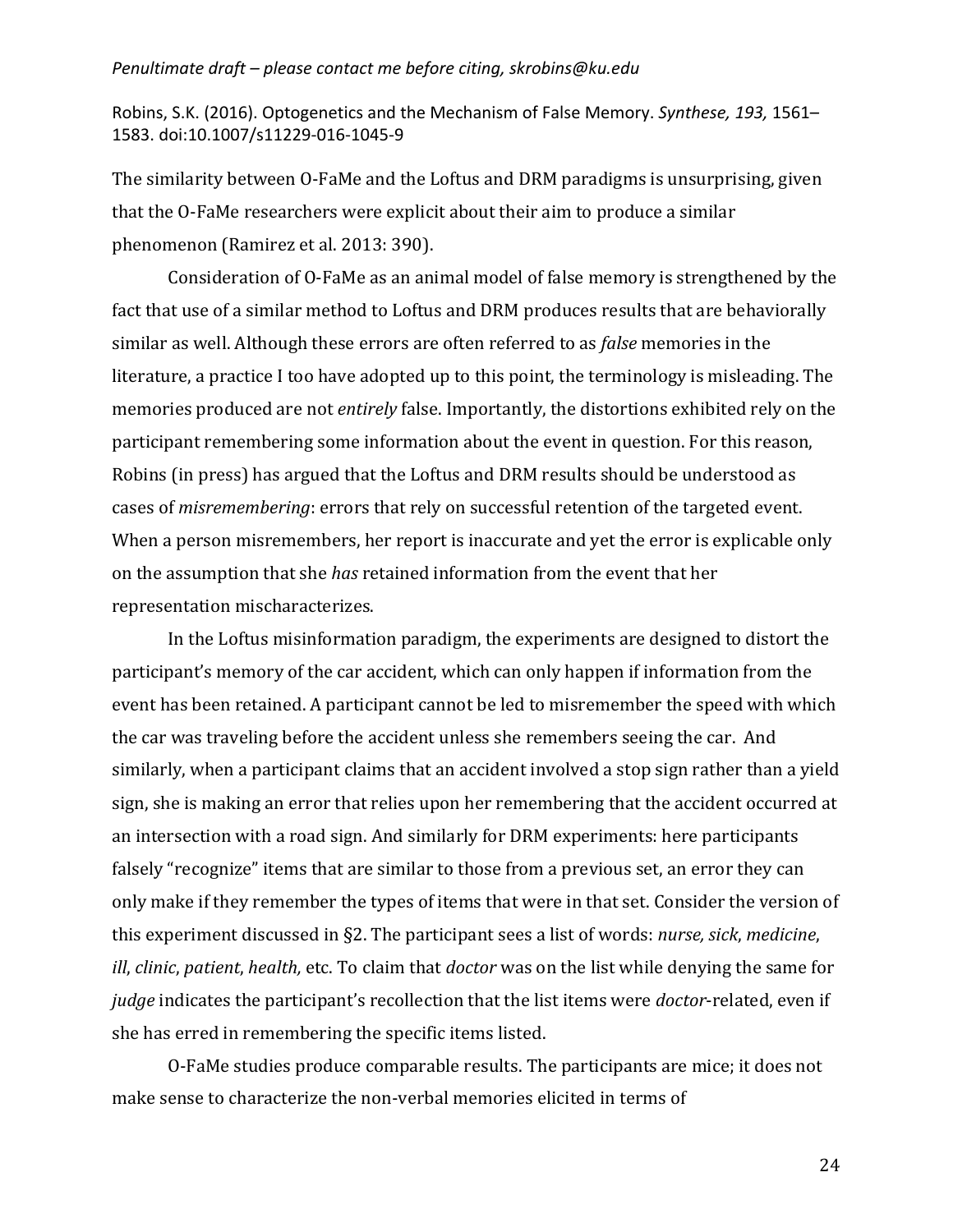Robins, S.K. (2016). Optogenetics and the Mechanism of False Memory. Synthese, 193, 1561– 1583. doi:10.1007/s11229-016-1045-9

accuracy/inaccuracy. Nonetheless they can be understood as appropriate/inappropriate given past conditioning. In the Ramirez et al. (2013) study, mice respond inappropriately when returned to Context A. Mice fear this context, even though they never experienced fearful stimuli in this context. This inappropriate response relies on retained information about that past event. The mice can only be misled into expressing fear in Context A if they have retained information about this context—namely, that they have been there before. Similarly, in the Redondo et al. (2014) study, it is inappropriate for the mouse to avoid the context where it previously received a reward or to explore a context where it previously received shocks. In both cases, the mouse's inappropriate response is dependent upon its retention of information about the context that it now misrepresents. Crucially, the environment has to be treated as familiar in order to be feared or explored, as the behavior does not extend to other, novel contexts. The behavioral similarity between the results of O-FaMe and those of the Loftus and DRM paradigms suggests that O-FaMe errors should be understood as cases of misremembering, too.

One might question my characterization of the mouse's behavior as *inappropriate* in the O-FaMe studies. The mouse's response is, in one sense, entirely appropriate given its full conditioning background. The associative conditioning has worked; the mouse has learned to associate its memory of Context A with painful foot shocks and behaves in kind.<sup>19</sup> The point is worth noting. Doing so, however, only serves to strengthen the similarity between the human cases and O-FaMe. The experimental manipulation is successful in each of these paradigms because it exploits the similarity between what is learned and what is distorted. And further, human cases of misremembering are also understandable and thus difficult to characterize as fully inappropriate or even inaccurate. Stop and yield signs look similar, and it may be beneficial to take note of the fact that all of the words on a given list are doctor related. This behavior may only be seen as an error from the perspective of the experimenter, whose interests are focused exclusively on the learning event and subsequent manipulation. From the participant's perspective, the similarities between this event and other events and background information may be

 $19$  I am grateful to [name withheld for purposes of blind review] for raising this issue.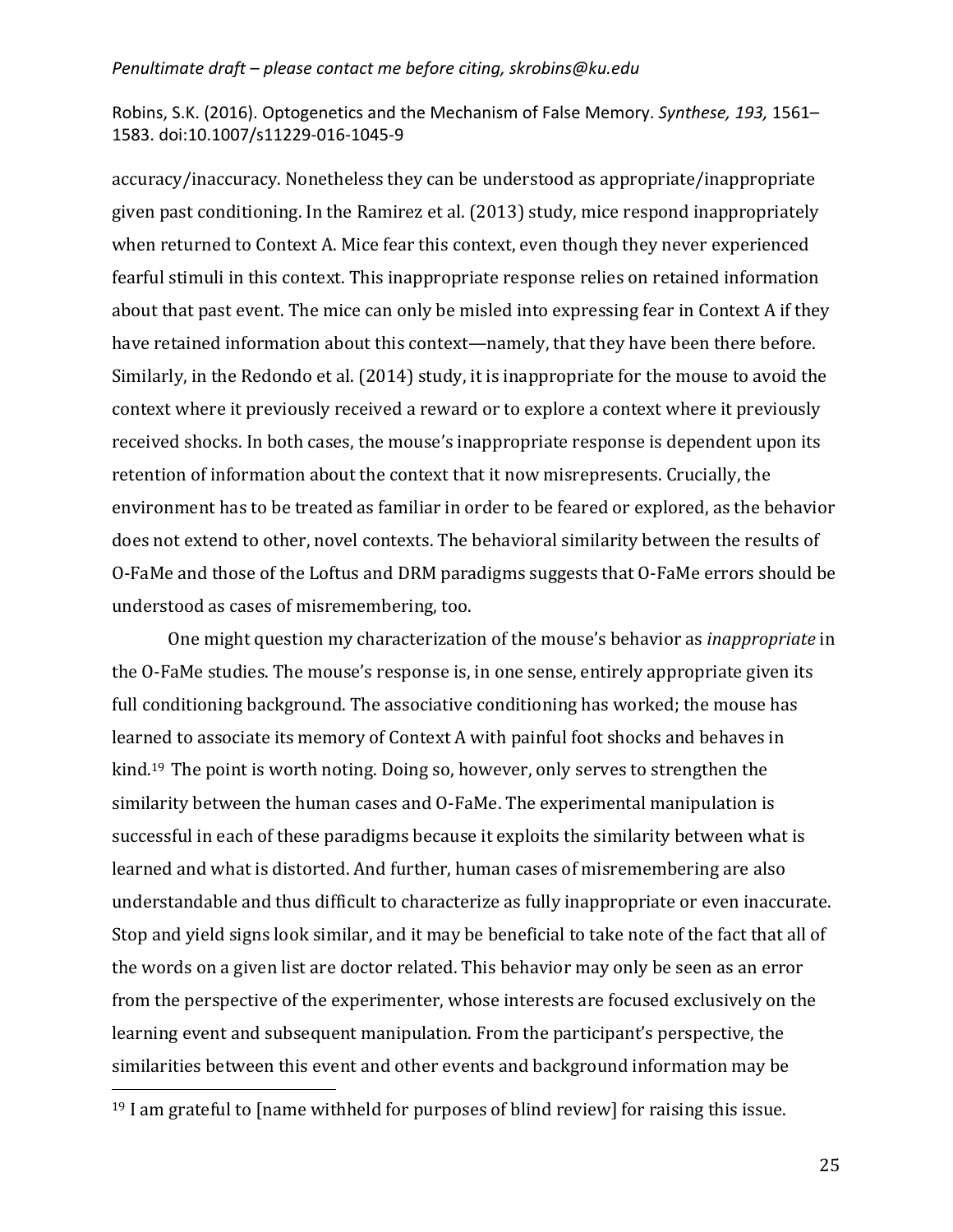Robins, S.K. (2016). Optogenetics and the Mechanism of False Memory. *Synthese, 193, 1561*-1583. doi:10.1007/s11229-016-1045-9

equally or more salient. Such observations serve as motivation for the Constructivists' rethinking of memory's function.

O-FaMe differs from human studies of misremembering in one important respect: the manipulation is carried out at the cellular level. Such low-level intervention not only confers more precision and control over the memory's formation, reactivation, and distortion than is possible in human cases, it also provides a first glimpse into the mechanism by which these memories are produced. I turn to the lessons that can be learned from this glimpse in the next section.

# **4.2 Tensions Between Constructivism and O-FaMe**

I have just argued that, as with the Loftus and DRM paradigms, the results of O-FaMe should be understood as cases of misremembering. Given that philosophical Constructivists like De Brigard purport to explain the errors that occur in use of the human paradigms, we should expect the view to explain the errors that occur in O-FaMe as well. And yet, O-FaMe studies reveal features of the mechanism by which memory errors are produced that are in tension with much of Constructivist theorizing. In what follows, I identify two tensions between the Constructivist commitments outlined in  $\S$ 2.2 and O-FaMe and then use these observations to draw attention to a more general tension between cognitive and neurobiological approaches to memory.

Recall that Constructivists characterize memory as relying on retained information that is distributed, blended, or schematized, from which plausible representations of what could have happened during a past event are built at the time of recall. This account of memory involves two important claims. First, memory does not store discrete representations of particular events. Second, all attempts at remembering make use of a constructive process, whether they result in accurate recall or error.

O-FaMe results challenge both of these claims. The misremembering errors in O-FaMe are produced by reactivating an engram from a particular past event and then pairing it with additional, misleading information. The Liu et al. (2012) study provides the initial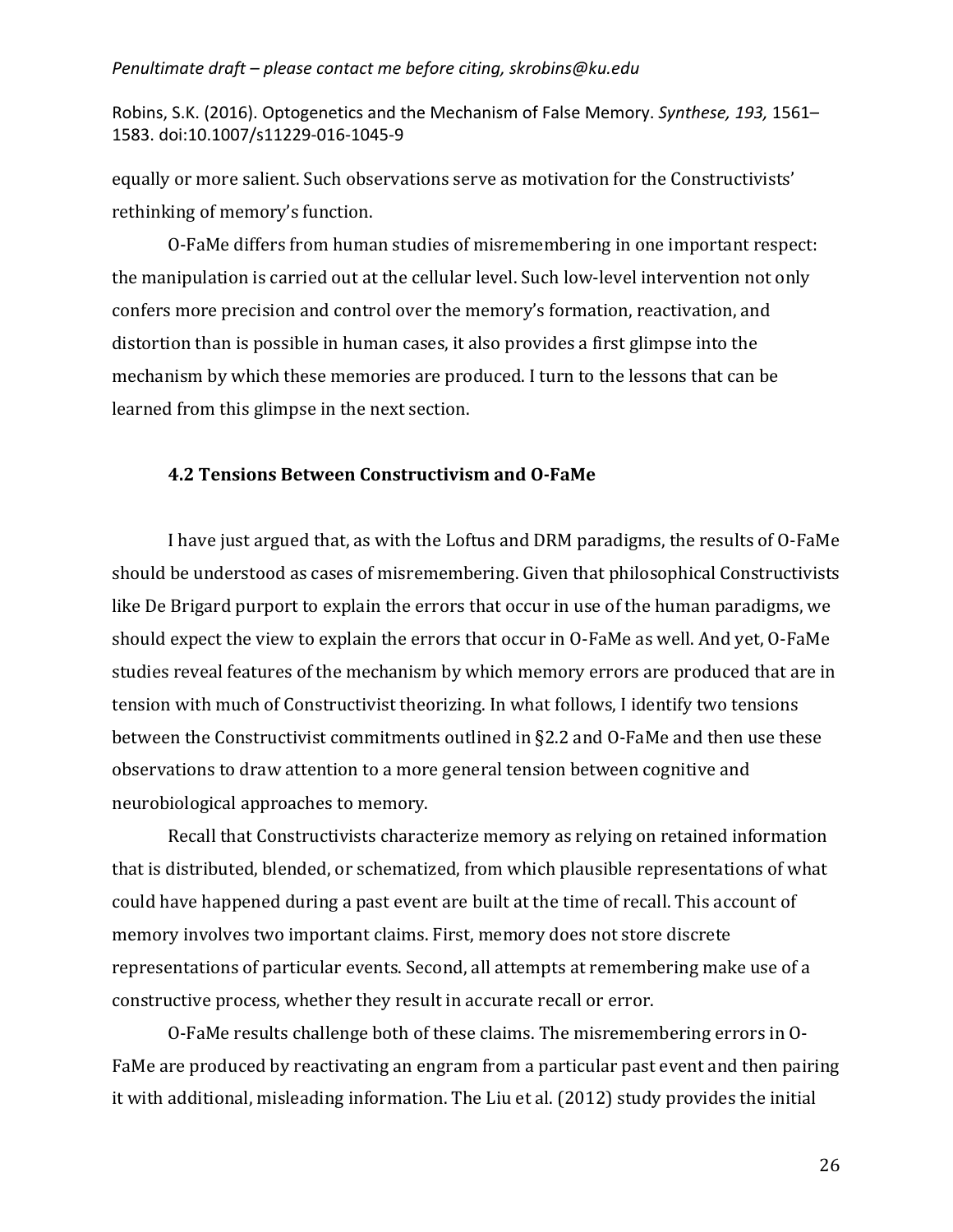Robins, S.K. (2016). Optogenetics and the Mechanism of False Memory. Synthese, 193, 1561– 1583. doi:10.1007/s11229-016-1045-9

proof of concept: an engram can be tracked from its formation and then reactivated (via optogenetic intervention) to induce remembering. The Ramirez et al. (2013) and Redondo et al. (2014) studies build on this result, adding distortion to the reactivation so as to induce misremembering. The mechanistic details of O-FaMe fit well with the characterization of misremembering as a memory error that relies on successful retention of a particular past event. If misremembering is an interaction between the retention of an engram or memory trace from a particular event and information available at retrieval, then it makes sense that the mechanism by which they are created involves reactivating and then altering a retained engram.

The first point of tension with Constructivism should be readily apparent: Constructivists deny that engrams, or memory traces of particular past events, are retained. Constructivists do not deny that memory involves the retention of information. They do reject, however, the proposed structure of retention upon which this account of misremembering relies. There are differences amongst Constructivists in the alternative characterization of retention preferred. In De Brigard's case, memory is output from a general, distributed store of information, one that is shared with other capacities like counterfactual reasoning and imagining the future. There is no place for discrete representations of particular past events. The assumption is that there is no need for such discrete traces, as memory errors can be accommodated more efficiently without them. Robins (forthcoming) challenges this claim in the case of human memory errors. Philosophical Constructivists are right to note that the empirical evidence shows that memory for particular events can be influenced by information from other sources. But these other sources are not the only—nor the most significant—influence on the errors produced. The primary source is *information retained from the particular past event*, stored discretely as an engram or trace. This information may be distorted by factors added during a future event or by cues used at retrieval, but the signal from this discrete event is necessary to explain the particular error produced. The addition of O-FaMe results provides further support for this account of misremembering. Misrememberings are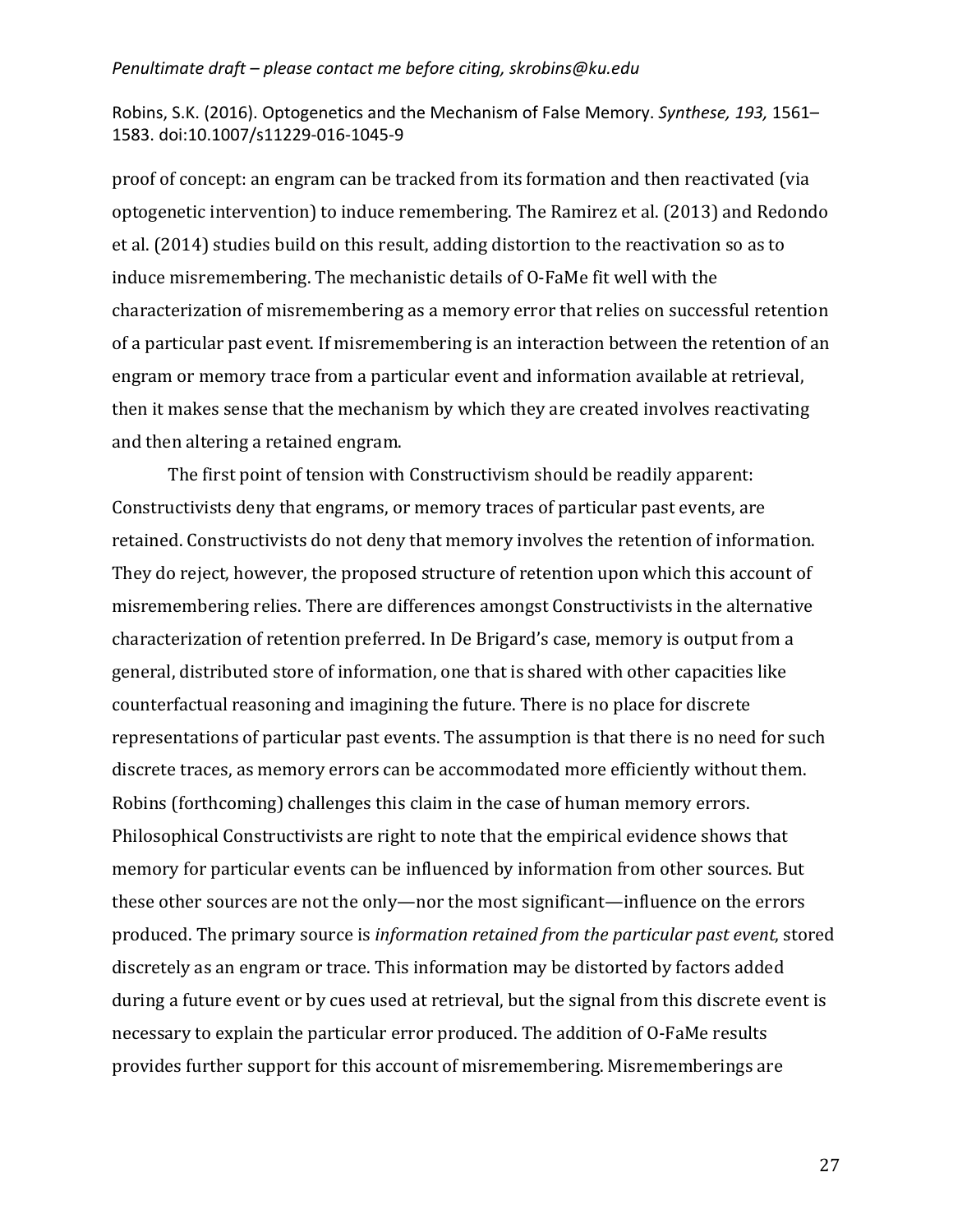Robins, S.K. (2016). Optogenetics and the Mechanism of False Memory. *Synthese, 193, 1561*-1583. doi:10.1007/s11229-016-1045-9

distortions or manipulations of what is retained, not cases where a new representation is constructed from the current patterns, schemas, and trends in a generalized network.

The second point of tension comes from the explanation of *how* distorting information influences the process of remembering. Constructivists construe the effects of misinformation generally; they play the same role in all constructed memories, whether the resultant memories are accurate or not. For De Brigard, the shared process is use of one's expertise to reason about what was likely to have happened during the event in question. This guides his explanation of Loftus' misinformation studies. If participants have encountered stop signs more than they have encountered yield signs, then stop signs will feature in their reconstructions of events that take place at intersections, both when this actually occurred and when it did not. In both cases, the system makes the same prediction (2014a: 172). The misinformation is poorly characterized as *misinformation*; it is simply general information about what is most likely or most frequent, applied equivalently in both cases.

This is not how misinformation gets a grip in O-FaMe studies. One can hope that, life as a laboratory animal notwithstanding, receiving foot shocks is not the most likely occurrence for a mouse entering a novel context. But even if it is, the mouse is not making use of this general likelihood in its behavioral response to the contexts it is introduced to in the O-FaMe experiments. Consider Ramirez et al. (2013). The foot shocks applied in Context B, while the engram for Context A was activated, influence the mouse's response to re-encountering both of these contexts. The aversive conditioning does not influence the mouse's response to the novel context C, as would be expected if a general expectation about likelihoods was driving the behavior.<sup>20</sup> The misinformation is being paired with a particular engram, neatly circumscribing its effects. This may not always be the route

 $20$  To make this point more forcefully, O-FaMe studies should include a fourth condition, where the mouse is taken to a familiar, neutral context. If the mouse treats the environment as familiar, but does not freeze, then it would be clear that the misinformation has not spread to all remembered contexts. To my knowledge, no O-FaMe study has yet included such a condition.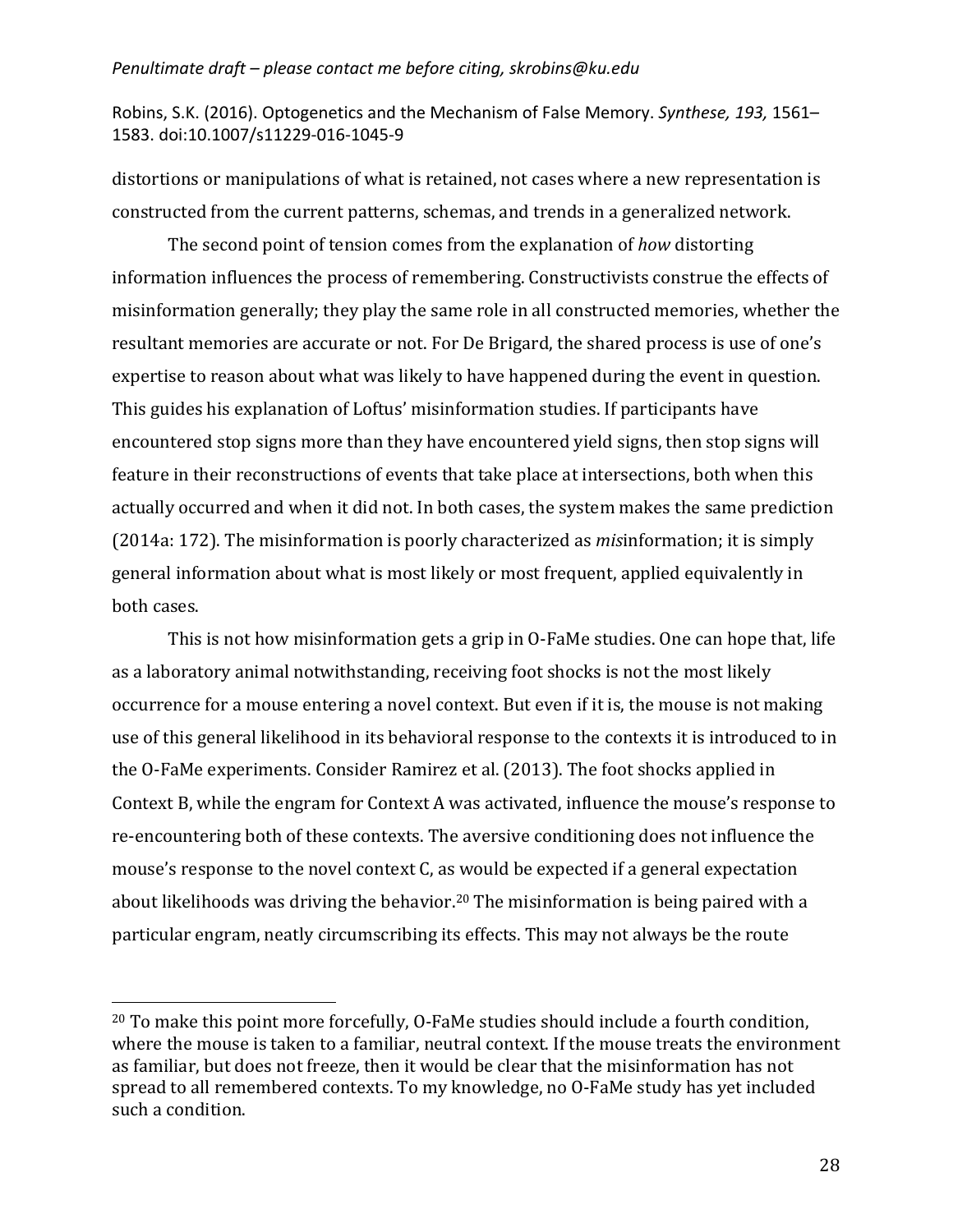Robins, S.K. (2016). Optogenetics and the Mechanism of False Memory. *Synthese, 193, 1561*-1583. doi:10.1007/s11229-016-1045-9

through which misinformation has its influence. The point is that it can sometimes occur in this way, a possibility Constructivism is not well situated to accommodate.

Identifying these points as *tensions* between Constructivism and O-FaMe is important. Constructivism has focused primarily on explaining human memory error. It would be unfair to argue for the view's rejection on the grounds of its inability to accommodate the unanticipated arrival of O-FaMe. What's more, it is still early days for O-FaMe. Optogenetics in general and O-FaMe in particular have produced striking discoveries quickly, giving good reason to expect the success to continue. But it would be a mistake to assume that the current batch of O-FaMe results provide complete or definitive understanding of the mechanisms of false memory, even in mice. Still, the disparities between Constructivism's explanatory approach and O-FaMe results are serious enough to motivate a re-consideration of the central tenets around which philosophical Constructivism has been built up to this point.

Exploration of these difficulties also serves to direct our attention to a larger tension that has emerged between cognitive and neurobiological approaches to memory. The tension concerns the need for engrams, or memory traces, in the study of remembering. Commitment to the existence of memory traces was once central to scientific theorizing about this capacity. Even Karl Lashley, famous for conducting experiments that led him to deny the existence of the engram, felt compelled to acknowledge their essential role in remembering, writing: "I sometimes feel, in reviewing the evidence on the localization of the memory trace, that the necessary conclusion is that learning just is not possible" (Lashley 1950). At the cognitive level, explanations of memory grow ever more distant from any commitment to memory traces, at least from any traditional view of traces as discrete, well-preserved entities. Memory is a radically reconstructive endeavor, more akin to imagination than preservation. It is a dynamic process, with little need for static traces (e.g., Looren de Jong and Schouten 2005, but see also Bickle 2005 in reply). Philosophical Constructivists find support for these claims from systems level neuroscience (e.g., De Brigard et al. 2013). These cries for revolution have had little influence on low-level neuroscience, where the search for engrams continues in earnest. As noted in §3, engram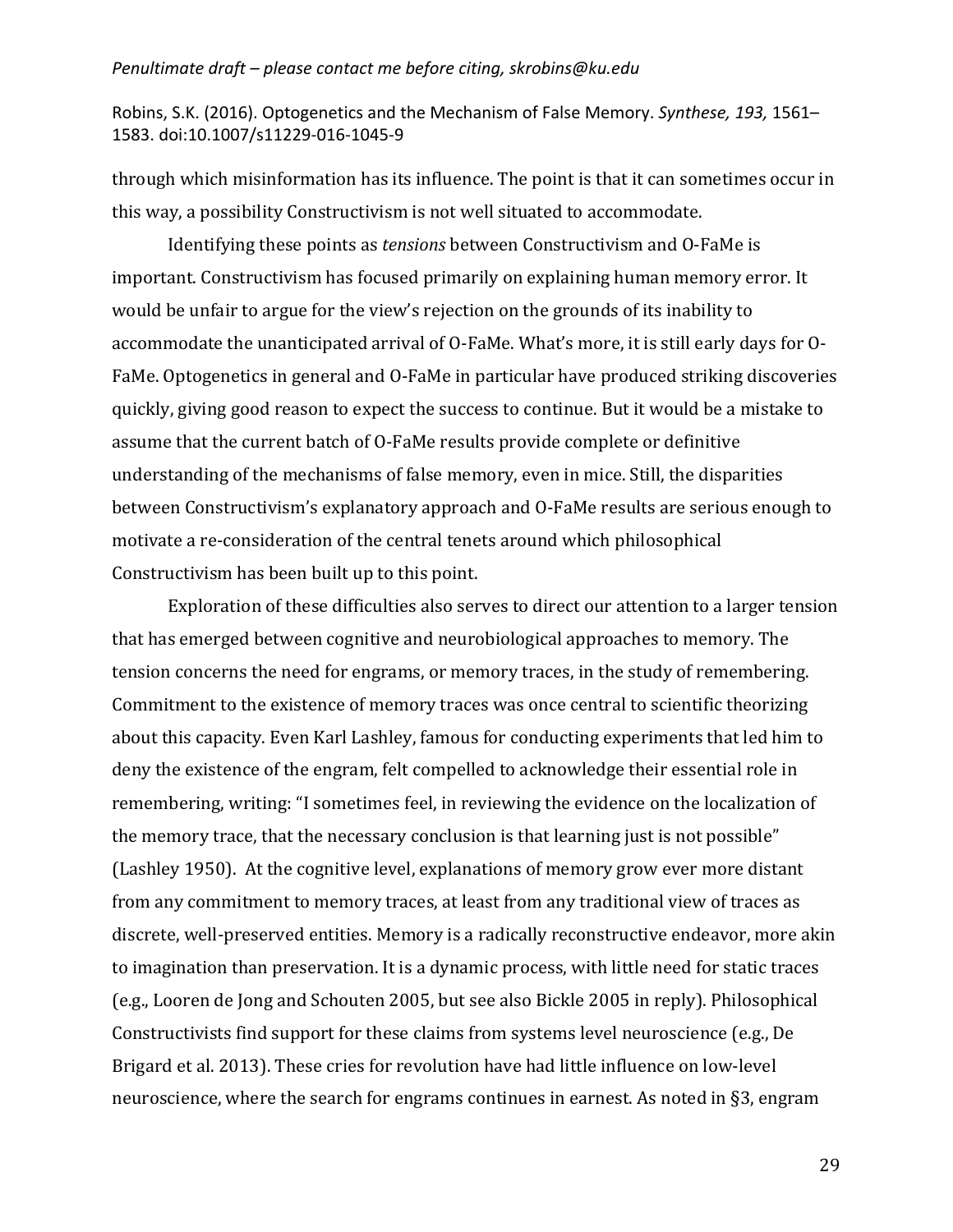Robins, S.K. (2016). Optogenetics and the Mechanism of False Memory. Synthese, 193, 1561– 1583. doi:10.1007/s11229-016-1045-9

theory still guides the study of memory at the cellular and molecular level. Low-level neuroscientists explore the process of reconsolidation and various ways that memory traces might be updated over time, and as quoted in  $\S 3.1$ , these traces may be described as "excitedly latently" (Liu et al., 2014: p. 1) rather than static, but the commitment to their existence remains firm.

The growing disconnect between cognitive and neurobiological approaches to memory may have gone unnoticed because memory has been, historically, one of the best examples of inter-level integration in cognitive science. Or, if it has been noticed, the apparent tension has been explained away because the false memories that have provoked the disconnect are presumed to be exclusively human. O-FaMe results are thus exciting, if for no other reason than the trouble they make for such quick dismissals. Evidence of the role of engrams in the production of memory errors may require an account of memory that incorporates more from the traditional warehouse model of memory than current versions of Constructivism now suppose. The preponderance of memory errors surely makes accounts of memory focused entirely on preservation difficult to defend. But this need not be seen as warrant for jettisoning the commitment to discrete traces altogether. O-FaMe results encourage a search for more intermediary options.

## **§ 5 Conclusion**

O-FaMe provides the first non-human animal model of false memory, challenging the assumption that such memories are exclusively human and providing insight into the mechanism by which such errors are produced. As I have argued here, O-FaMe studies are similar to the standard paradigms used to elicit false memories in cognitive psychology, both in method and results, and thus should be incorporated into our best theories of how and why such errors are produced. Constructivism has served as the best account of false memory to date, reconfiguring our understanding of the capacity to remember so as to make the propensity to memory errors understandable, and even beneficial, for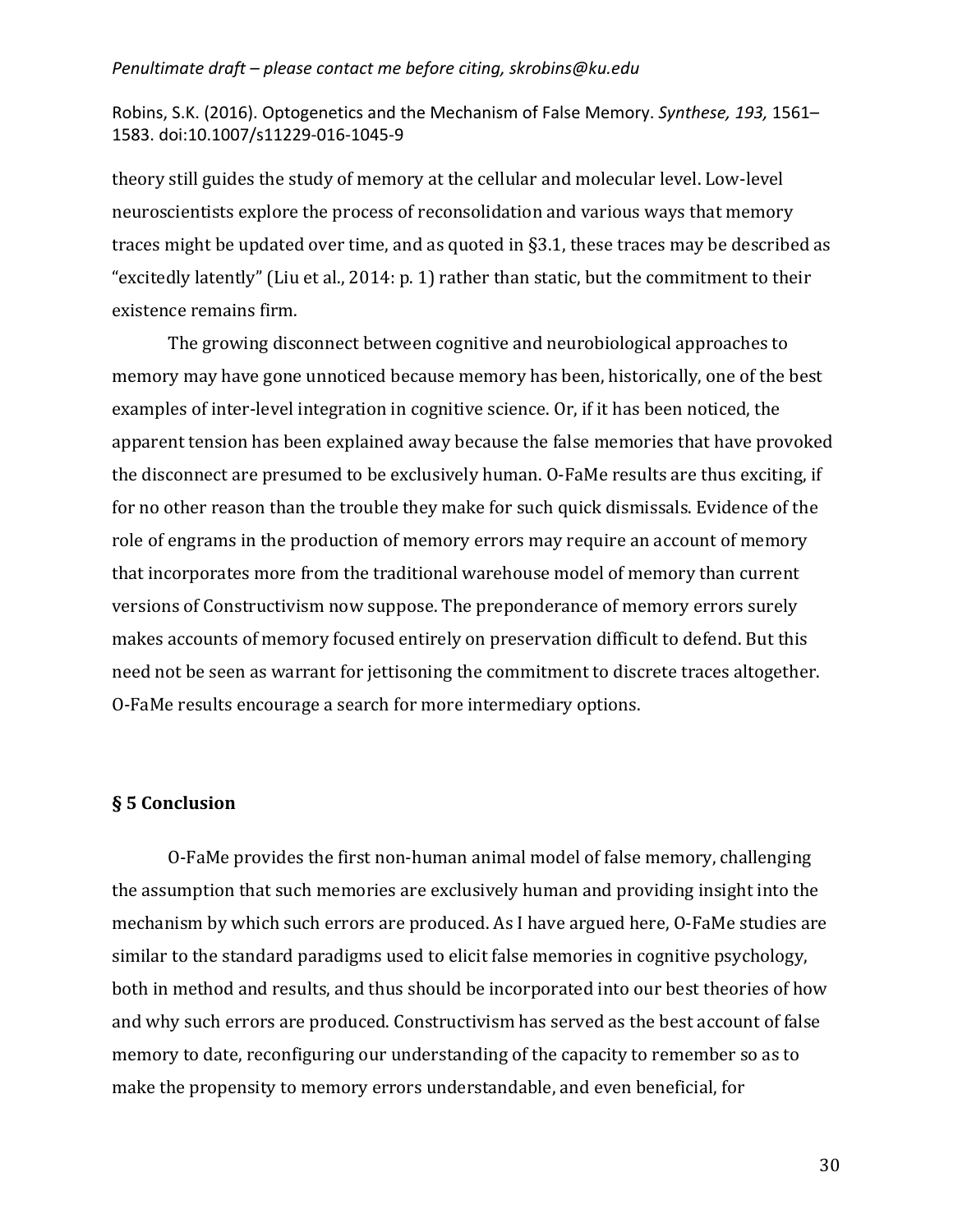Robins, S.K. (2016). Optogenetics and the Mechanism of False Memory. Synthese, 193, 1561– 1583. doi:10.1007/s11229-016-1045-9

rememberers. Adding O-FaMe results to the data that must be explained exposes potential weaknesses in the Constructivist approach to explaining false memory. Specifically, O-FaMe studies suggest that false memories are the result of an interaction between the memory trace (or engram) and additional, misleading information and that there are mechanistic differences in the production of successful memories and various kinds of memory error. Constructivist theorizing, up until this point, has been in tension with both of these claims. As research into animal models of false memory grows, using O-FaMe and other methods, rethinking of Constructivist commitments may be required.

# **References**

Bartlett, F. C. (1932). *Remembering: A Study in Experimental and Social Psychology.* Cambridge, UK: Cambridge University Press.

Bickle, J. (2003). *Philosophy and Neuroscience: A Ruthlessly Reductive Account*. Drodrecht: Kluwer Academic Publishing.

Bickle, J. (2005). Molecular neuroscience to my rescue (again): Reply to Looren de Jong and Schouten. Philosophical Psychology, 18, 487-494.

Bickle, J. (in prep). Laser lights and designer drugs: The new faces of ruthlessly reductionistic neuroscience.

Boyden, E.S. (2011). A history of optogenetics: the development of tools for controlling brain circuits with light. *F1000 Biological Reports*, 3, 1-12.

Boyden, E.S., Zhang, F., Bamberg, E. Nagel, G. & Deisseroth, K. (2005). Millisecond-timescale, genetically targeted optical control of neural activity. *Nature Neuroscience*, 8, 1263-1268.

Craver, C.F. (2007). *Explaining the Brain*. Oxford: Oxford University Press.

Craver, C.F. (forthcoming). Thinking about interventions: optogenetics and makers knowledge of the brain. In K. Waters (Ed.) *Causation in Biology and Philosophy*. Minnesota Studies in Philosophy of Science, University of Minnesota Press.

Crick, F. (1999). The impact of molecular biology on neuroscience. *Philosophical Transactions of the Royal Society of London, Series B*, *354*, 2021–2025.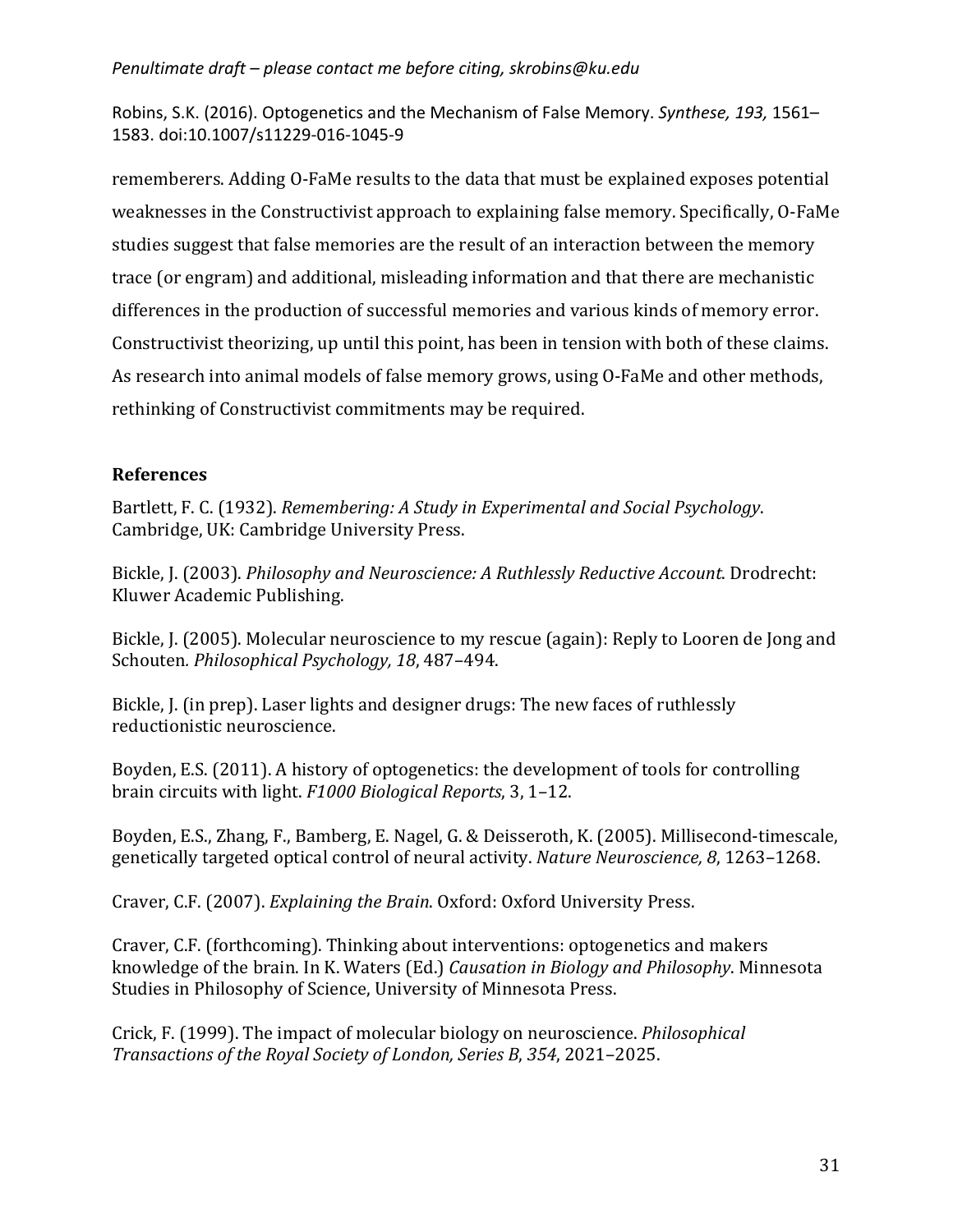Robins, S.K. (2016). Optogenetics and the Mechanism of False Memory. Synthese, 193, 1561– 1583. doi:10.1007/s11229-016-1045-9

De Brigard, F. (2014a). Is memory for remembering? Recollection as a form of episodic hypothetical thinking. *Synthese*, 191, 155-185.

De Brigard, F. (2014b). The nature of memory traces. *Philosophy Compass*, 9, 402–414.

De Brigard, F., Addis, D., Ford, J.H., Schacter, D.L., & Giovanello, K.S. (2013). Remembering what could have happened: neural correlates of episodic counterfactual thinking. *Neuropsychologia, 51*, 2401–2414. 

Deisseroth, K. (2011). Optogenetics. *Nature Methods*, 8, 26-29.

Draaisma, D. (2000). *Metaphors of Memory: a history of ideas about the mind*. Cambridge, UK: Cambridge University Press.

Fenno, L., Yizhar, O., & Deisseroth, K. (2011). The development and application of optogenetics. *Annual Review of Neuroscience, 32,* 389–412. 

Gallo, D. A. (2006). *Associative Illusions of Memory: False Memory Research in DRM and Related Tasks. New York, NY: Taylor & Francis.* 

Han, J., Kushner, S.A., Yiu, A.P., Cole, C.J., Matynia, A., Brown, R.A., Neve, R.L., Guzowski, J.F., Silva, A.J., & Josselyn, S.A. (2007). Neuronal competition and selection during memory formation. *Science, 316*, 457–460. 

Hasselmo, M.E. (2012) How We Remember: Brain Mechanisms of Episodic Memory. MIT Press: Cambridge, MA.

Häusser, M. (2014). Optogenetics: the age of light. *Nature Methods, 11*, 1012–1014.

Klein, S. (2013). The temporal orientation of memory: It's time for a change of direction. *Journal of Research in Applied Memory and Cognition, 2, 222–234.* 

Lashley, K. (1950). In search of the engram. Symposium on Explorations of Biology, No. 4. (pp. 454–482). Cambridge, UK: Cambridge Univ. Press.

Liu X., Ramirez, S., Pang, P., Puryear, C., Govindarajan, A., Deisseroth, K., & Tonegawa S. (2012). Optogenetic stimulation of a hippocampal engram activates fear memory recall. *Nature,* 484, 381–385.

Liu, X., Ramirez, S., & Tonegawa, S. (2014). Inception of a false memory by optogenetic manipulation of a hippocampal memory engram. *Philosophical Transactions of the Royal Society B*, 369, 2013-2042.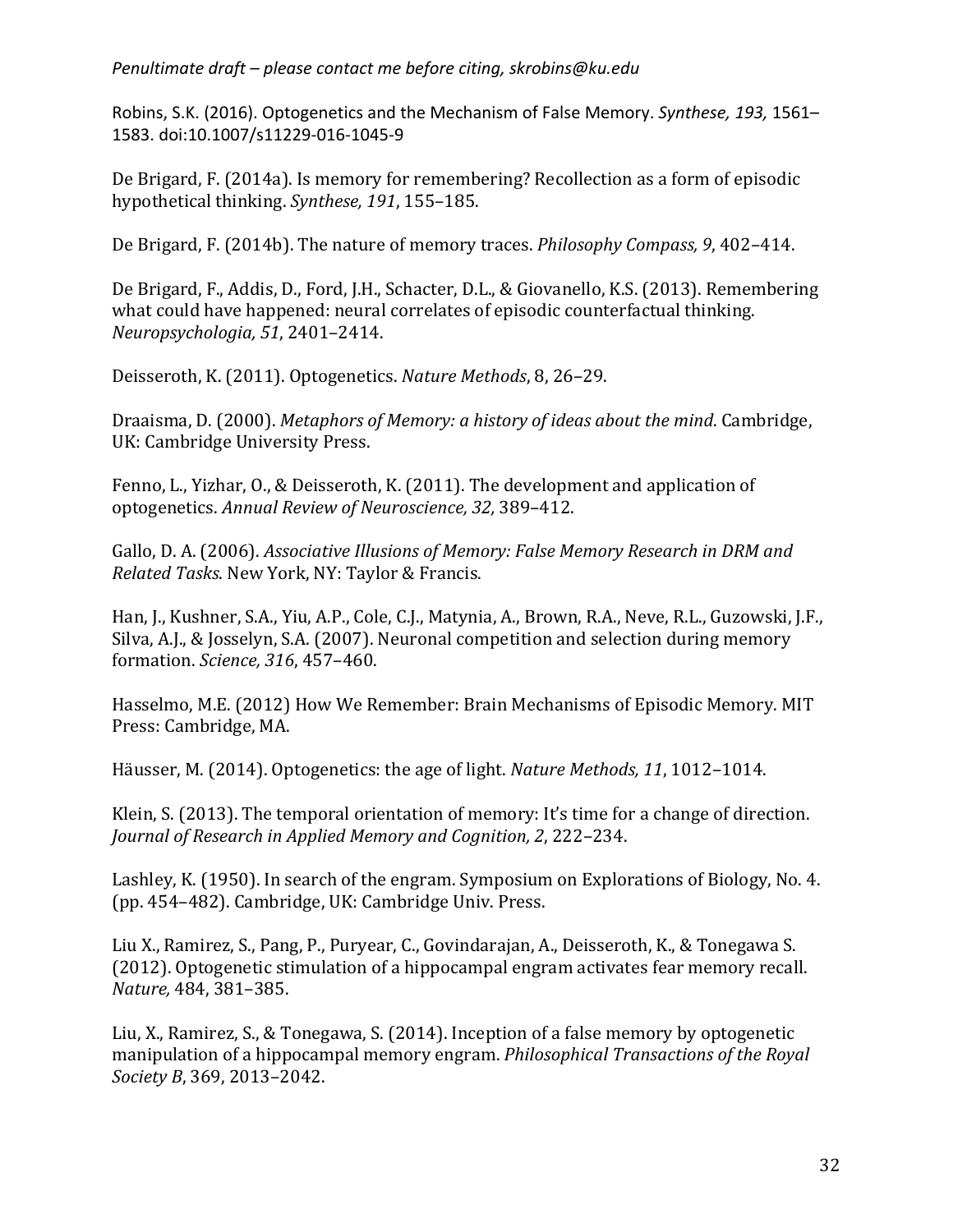Robins, S.K. (2016). Optogenetics and the Mechanism of False Memory. Synthese, 193, 1561– 1583. doi:10.1007/s11229-016-1045-9

Loftus, E. F. (2003). Our changeable memories: Legal and practical implications. *Nature Reviews: Neuroscience, 4,* 231–234.

Lofuts, E.F., Miller, D.G., & Burns, H.J. (1978). Semantic integration of verbal information into a visual memory. *Journal of Experimental Psychology*, 4, 19-31.

Loftus, E. F. & Palmer, J. C. (1974). Reconstruction of auto-mobile destruction: An example of the interaction between language and memory. *Journal of Verbal Learning and Verbal Behavior, 13*, 585–589.

Loftus, E. F. & Pickrell, J. E. (1995). The formation of false memories. *Psychiatric Annals, 25*, 720–725. 

Looren de Jong, H., & Schouten, M.K.D. (2005). Ruthless reductionism: a review essay of John Bickle's "Philosophy and Neuroscience." *Philosophical Psychology, 18, 473-486.* 

Michaelian, K. (2012). Generative memory. *Philosophical Psychology, 24, 323-342.* 

Neisser, U. (1967). *Cognitive Psychology*. New York, NY: Appleton-Century-Crofts.

Neisser, U., & Harsch, N. (1992). Phantom flashbulbs: False recollections of hearing the news about Challenger. In E. Winograd & U. Neisser (Eds.), *Affect and Accuracy in Recall: Studies of Flashbulb Memories* (pp. 9–31). Cambridge: Cambridge University Press.

Paradis, C. M., Solomon, L. Z., Florer, F. & Thompson, T. (2004). Flashbulb memories of personal events of 9/11 and the day after for a sample of New York City residents. *Psychological Reports, 95*, 304–310.

Ramirez, S., Liu, X, Lin, P., Suh, J., Pignatelli, M., Redondo, R.L., Ryan, T.J., Tonegawa, S. (2013). Creating a false memory in the hippocampus. *Science*, 341, 388–391.

Ramirez, S., Tonegawa, S., Liu, X. (2014). Identification and optogenetic manipulation of memory engrams in the hippocampus. *Frontiers of Behavioral Neuroscience, 7, 226.* 

Redondo, R.L., Kim, J., Arons, A.L., Ramirez, S., Liu, X., & Tonegawa, S. (2014). Bidirectional switch of the valence associated with a hippocampal contextual memory engram. *Nature*, *513*, 426–430. 

Robins, S.K. (forthcoming). Misremembering. *Philosophical Psychology.* 

Roediger, H. L., and McDermott, K. B. (1995). Creating false memories: Remembering words that were not presented in lists. *Journal of Experimental Psychology: Learning, Memory, and Cognition, 21,* 803–814.